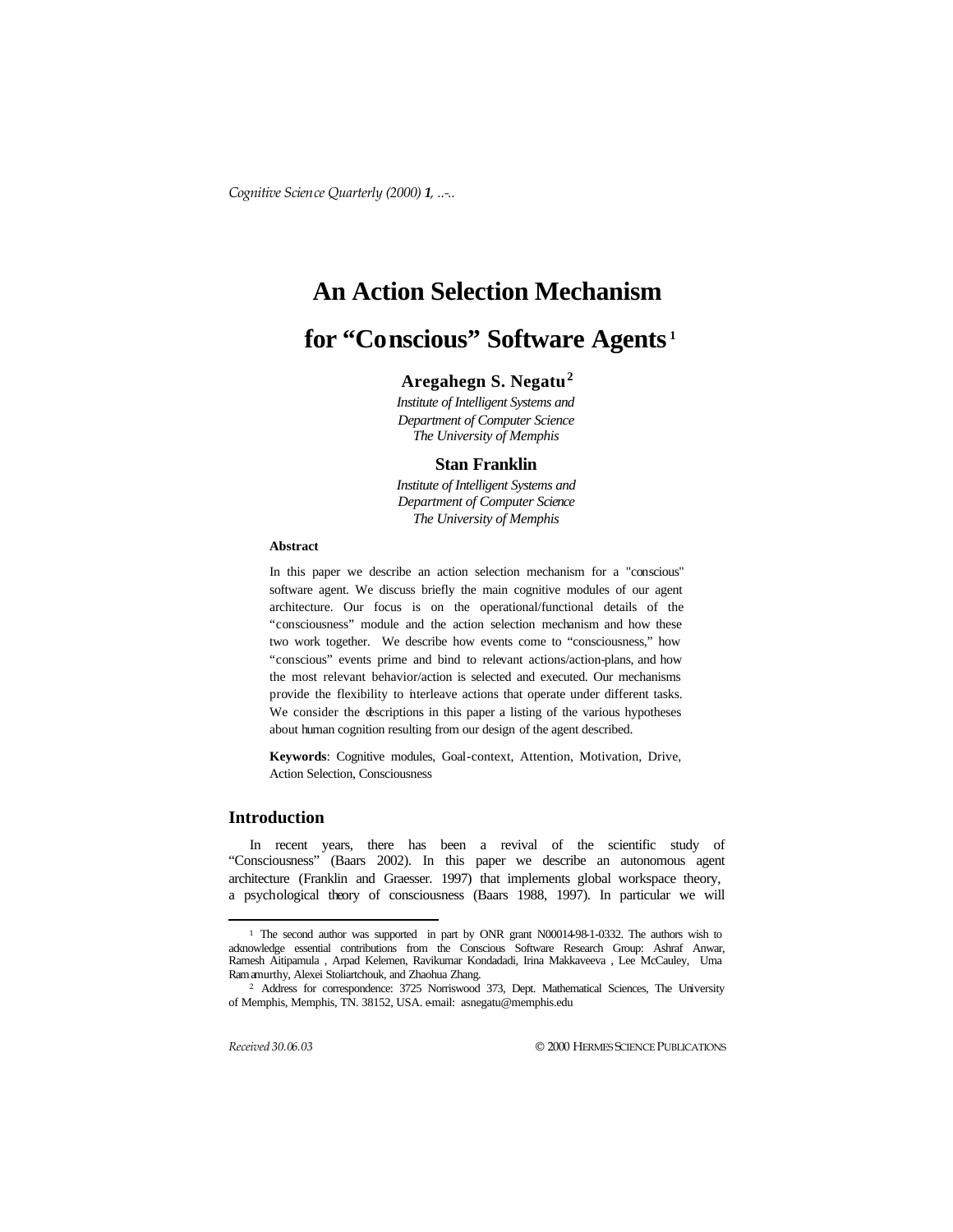concentrate on the agent's action selection mechanism and its interrelation with the "consciousness" mechanism. The agent is provided with build in drives from which it derives goals and sub-goals, its agenda. Our agent "lives" in a complex environment where more than one behavior is possible at a given time. Thus there is competition between behaviors. The agent must select one as the most appropriate and act on it. This is the action selection problem, what to do next (Franklin 1995).

Computational models have long been major, and perhaps indispensable, tools in cognitive science. Many of these model some psychological theory of a particular aspect of cognition, attempting to account for experimental data. Others aspire to be a general computational model of cognition, such as the construction-integration model (Kintsch 1998), SOAR (Laird et al. 1987), and ACT-R (Anderson 1990). Most of these computational models are computer simulations of subjects in psychological laboratories, and are capable of performing tasks at a fine-grain level of detail. The simulated data ideally fit the human data like a glove. The theories on which the simulations are based are periodically revised so that new simulations conform more closely to the data. The computational models are judged on how closely they predict the data. A model may also be judged by the amount of change required in core, as opposed to peripheral, parameters that are needed to fit the data. Alternatively, the models are evaluated on a course-grain level, by observing whether a number of qualitative predictions (i.e., directional predications, such as condition  $A > B$ ) fit the data. These data fitting approaches to testing theories have been hugely successful, and account for a large body of what is now known in cognitive science.

In this paper, we propose another class of computational models, which fall under the general heading of autonomous software agents (Franklin & Graesser 1997). These agents are designed to implement a theory of cognition and attempt to automate practical tasks typically performed by humans. We have been developing two such agents that implement global workspace theory (Baars 1988, 1997), one with a relatively simple clerical task (Zhang et al. 1998b) and the other with a rather complex personnel assignment task (Franklin et al. 1998). These models do not merely produce output that solves a specific engineering problem, as do typical software agents like web bots. They have mechanisms that simulate human cognition and their design decisions generate hopefully testable hypotheses (Franklin 1997), thus potentially providing research direction for cognitive scientists. We consider the descriptions in this paper a listing of the various hypotheses resulting from our design of the agent described. Hopefully, they will prove of use to cognitive scientists.

#### **Conscious software agent**

An autonomous agent is a system situated in, and part of, an environment that senses its environment and acts on it, over time, in pursuit of its own agenda. Its acts in such a way as to possibly influence what it senses at a later time (Franklin and Graesser 1997). A "conscious" software agent is an autonomous software agent that implements global workspace theory (Baars 1998, 1997).

According to *global workspace (GW) theory* (Baars 1988), one principal function of "Consciousness" is to recruit the relevant resources needed for dealing with novel or problematic situations. These resources may include both knowledge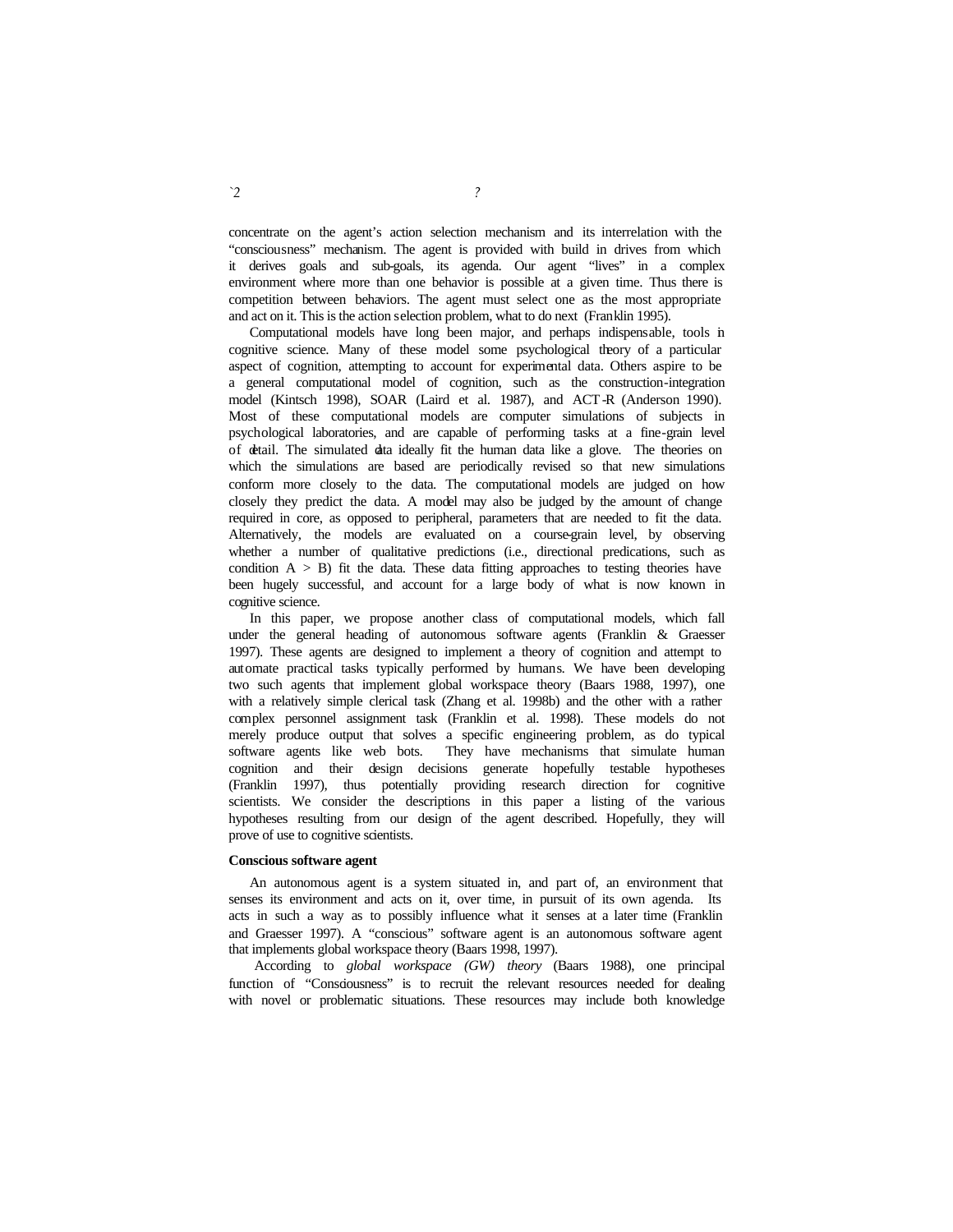and procedures. They are recruited internally, but partially driven by stimulus input. Global workspace theory postulates that human cognition is implemented by a multitude of relatively small, special purpose processes, almost always unconscious. Communication between them is rare and over a narrow bandwidth. Coalitions of such processes find their way into a global workspace (and into "Consciousness"). This limited capacity workspace serves to broadcast the message of the coalition to all the unconscious processors, in order to recruit other processors to join in handling the current novel situation, or in solving the current problem. All this takes place under the auspices of contexts: goal contexts, perceptual contexts, conceptual contexts, and/or cultural contexts. Each context is, itself a coalition of processes. There's much more to the theory, including attention, learning, action selection, and problem solving. "Conscious" software agents should implement the major parts of the theory, and should always stay within its constraints.

In general, contexts are stable coalitions of processes. Though they consist of unconscious processors, contexts influence access to the global workspace, constraining conscious content. In explaining our agent's action selection mechanism, we particularly focus on goal contexts, hierarchical goal contexts and dominant goal contexts. Goal contexts represent desired future states of a system. They evoke and shape actions and sub-goals by constraining processes that can help state transitions from the current (problem) state to eventually reaching those future states. Goal contexts are triggered by conscious events. Their unconscious influence, in turn, can cause other conscious events. To achieve a goal state, sub-problems must often be handled thus achieving sub-goal states. Goal contexts allow for carrying out tasks that need multiple conscious experiences where each one may correspond to the satisfaction of a sub-goal state. Goal contexts generally form a hierarchical goal structure, where goal contexts are nested under other goal contexts. A goal context is called a *dominant goal context* if it dominates the global workspace by effectively influencing access to "Consciousness". The *dominant goal hierarchy* is a goal hierarchy, which contains the dominant goal context. Later we will show how goal contexts, goal hierarchy, and dominant goal contexts are related to the action selection mechanism (ASM).

#### **IDA**

Our "conscious" software agent, called IDA (Intelligent Distribution Agent), is being developed for the US Navy (Franklin et al. 1998; Franklin 2001). At the end of each sailor's tour of duty, he or she is assigned to a new billet. This assignment process is called distribution. The Navy employs some 300 people, called detailers, to effect these new assignments. IDA's task is to automate the role of detailer. IDA is intended as a proof of concept project for "conscious" software.

Designing IDA presents both communication problems and constraint satisfaction problems. She must communicate with sailors via email and in natural language, understanding the content and producing life-like responses. Sometime she will initiate conversations. She must access a number of databases, again understanding the content. She must see that the Navy's needs are satisfied, for example, the required number of sonar technicians on a destroyer with the required types of training. She must understand and abide by the Navy's some ninety policies regarding distribution. She must hold down moving costs and training costs. And,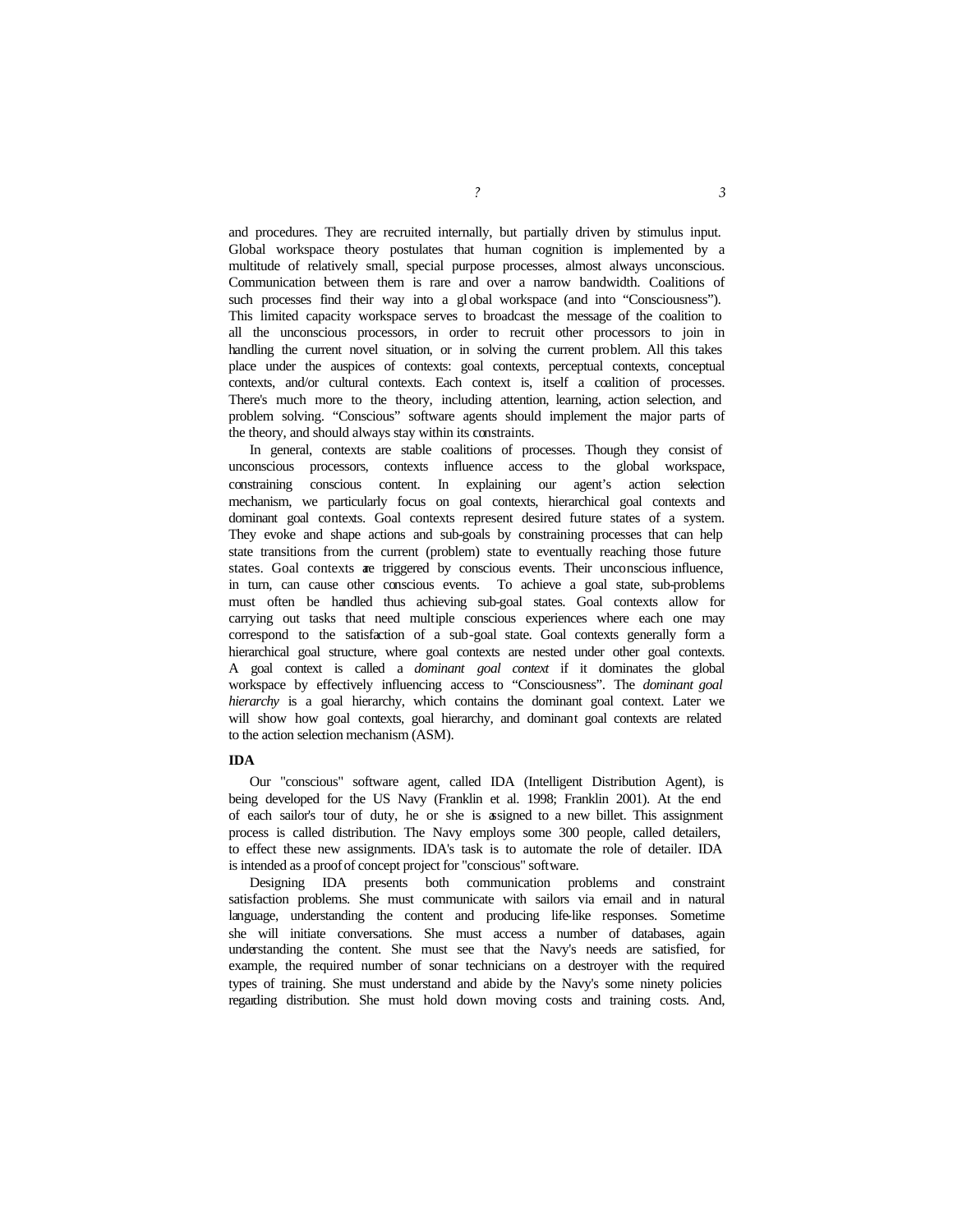she must cater to the needs and desires of the sailor as well as is possible. . Finally, she has to write the orders and send them to the sailor.

# **"Conscious" software agent architecture**

IDA is intended to model a broad range of human cognitive function. Her architecture, shown in figure 1, is comprised of a number of different modules each devoted to particular cognitive processes such as perception, learning, action selection, associative memory, "consciousness," emotions, deliberation and language generation. Her computational mechanisms include variants and/or extensions of Maes' behavior nets (1990), Hofstadter and Mitchell's Copycat architecture (1994), Jackson's pandemonium theory (1987), Kanerva's sparse distributed memory (1988), and Holland's classifier systems (Holland 1986). Table 1 succinctly lists several of the underlying assumptions or hypotheses that guided the design of IDA. We particularly focus on the action selection mechanism (ASM) of the architecture, on which we specify more design assumptions or hypotheses in table 2. Some of the assumptions or hypotheses are self-explanatory and are not directly addressed in this paper.

In the modeling of "Consciousness" as postulated by global workspace theory, processors are implemented by codelets, which are small pieces of code, each an independent thread. Codelets are specialized for some simple tasks, and mostly work in coalitions to underlie high level constructs like behaviors. They also often play the role of demons waiting for a particular condition to happen and acting on it as per their specialization. There are several kinds of codelets, as we will introduce them in the coming sections.

Three components implement "consciousness": the coalition manager, the spotlight controller, and the broadcast manager (Bogner et al. 1999). These are augmented by an assortment of attention codelets. An *attention codelet* waits for an occurrence of a specific situation that might need the involvement of "consciousness." When such a situation is encountered, the attention codelet increases its activation level and forms an association with ot her codelets who carry detailed information about the situation. The *coalition manager* is responsible for forming and tracking coalitions of codelets. Such coalitions, comprised of a limited number of active codelets, are initiated on the basis of mutual association strength. The *spotlight controller* picks the coalition that is the most relevant at the moment based on the highest average activation level of its codelets. The content of this coalition comes to "consciousness" to be broadcast by the *broadcast manager* to all codelets.

IDA senses her world by receiving email messages in natural language, and by reading records from several databases. Her primary perceptual mechanism is based loosely on the Copycat Architecture (Hofstadter1995; Hofstadter and Mitchell 1994; Zhang et al 1998). The mechanism includes a slipnet that stores domain knowledge, a pool of codelets (processors) sp ecialized for recognizing particular pieces of text, and production templates for building and verifying understanding. A node is a piece of declarative knowledge and its activation level represents the degree of relevance it has in a situation. Each codelet represents a procedural knowledge. In copycat mechanism, macro-level behaviors emerge from the dynamics of activation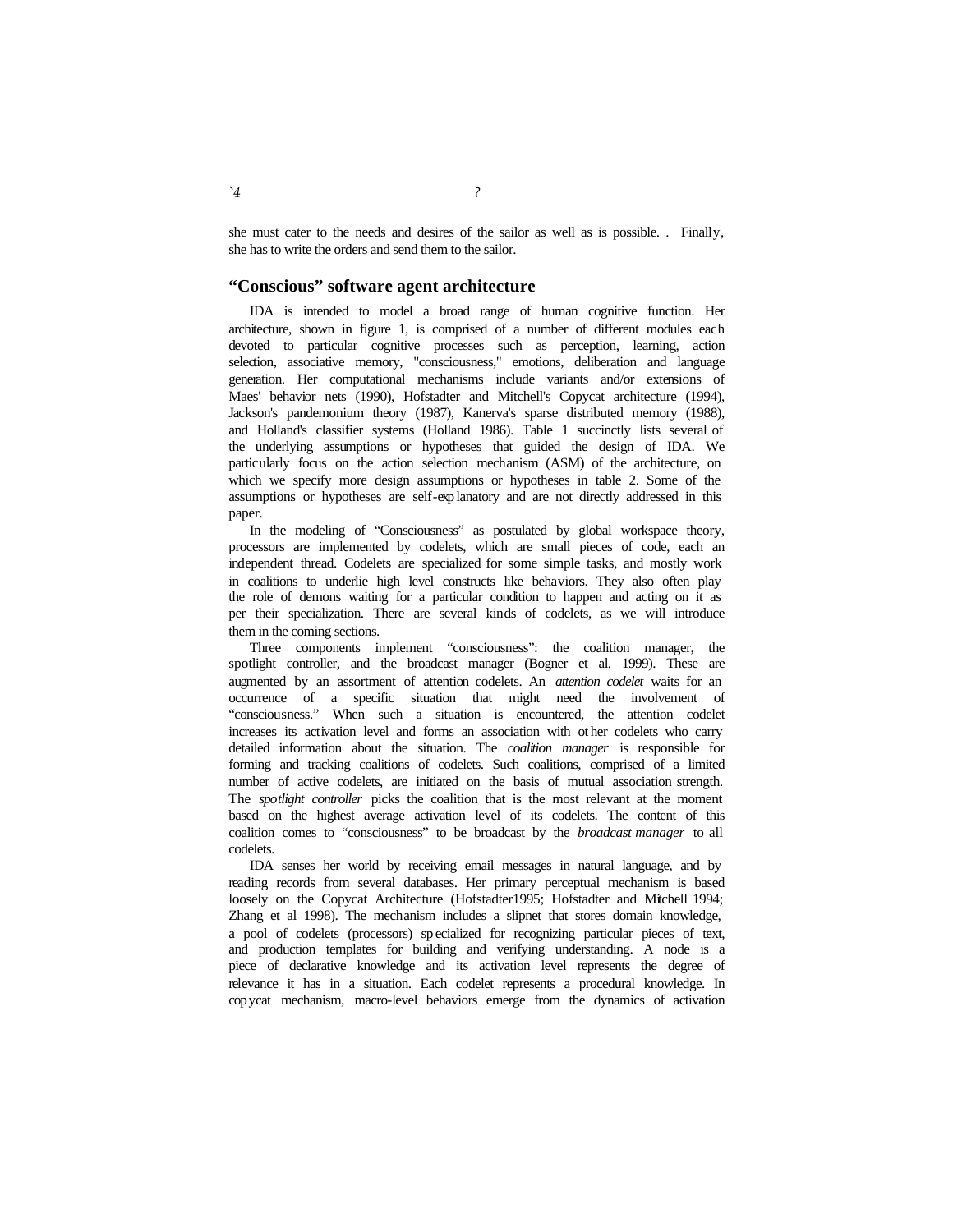spreading among slipnet nodes and actions by codelets. DUAL (Kokinov 1994b) and AMBR (Kokinov 1994b), which is based on DUAL, have a cognitive architecture close to that of copycat. The major difference is that in DUAL/AMBR networks, the nodes, called DUAL agents, incorporate the underlying codelets.

Ida's relatively limited domain requires her to deal with only a few dozen or so distinct message types, each with relatively predictable content. This allows for surface level natural language processing. An underlying assumption motivates our design decisions about perception appear in Table 1; but we will not defend it in this paper.



Figure 1: IDA's Architecture

IDA's perception process is augmented by sparse distributed memory (SDM) as her associative memory (Kanerva 1988). SDM is a content addressable memory that, in many ways, is an ideal computational mechanism for use as a long-term associative memory (LTM). Any item written to the workspace cues retrieval from LTM, returning prior activity associated with the current entry. At a given moment IDA's workspace may contain, ready for use, a current entry from perception or elsewhere, prior entries in various states of decay, and associations instigated by the current entry, i.e. activated elements of LTM. IDA's workspace thus consists of both short-term working memory (STM) and something very similar to the long-term working memory (LT -WM) of Ericsson and Kintsch (1995). As pointed out in the LTM hypothesis, what goes to LTM is a conscious content from working memory; *"Consciousness" is the gateway to transfer short-term memory content to LTM*.

IDA's design includes mechanism for emotion (McCauley and Franklin 1998; McCauley, Franklin, and Bogner. 2000). She may "experience" such emotions as guilt at not getting a sailor's orders out on time, and frustration at not understanding a message. Emotions influence all of her action selection (Damasio 1994) by altering the activations of drives, behaviors, and codelets. Emotions also influence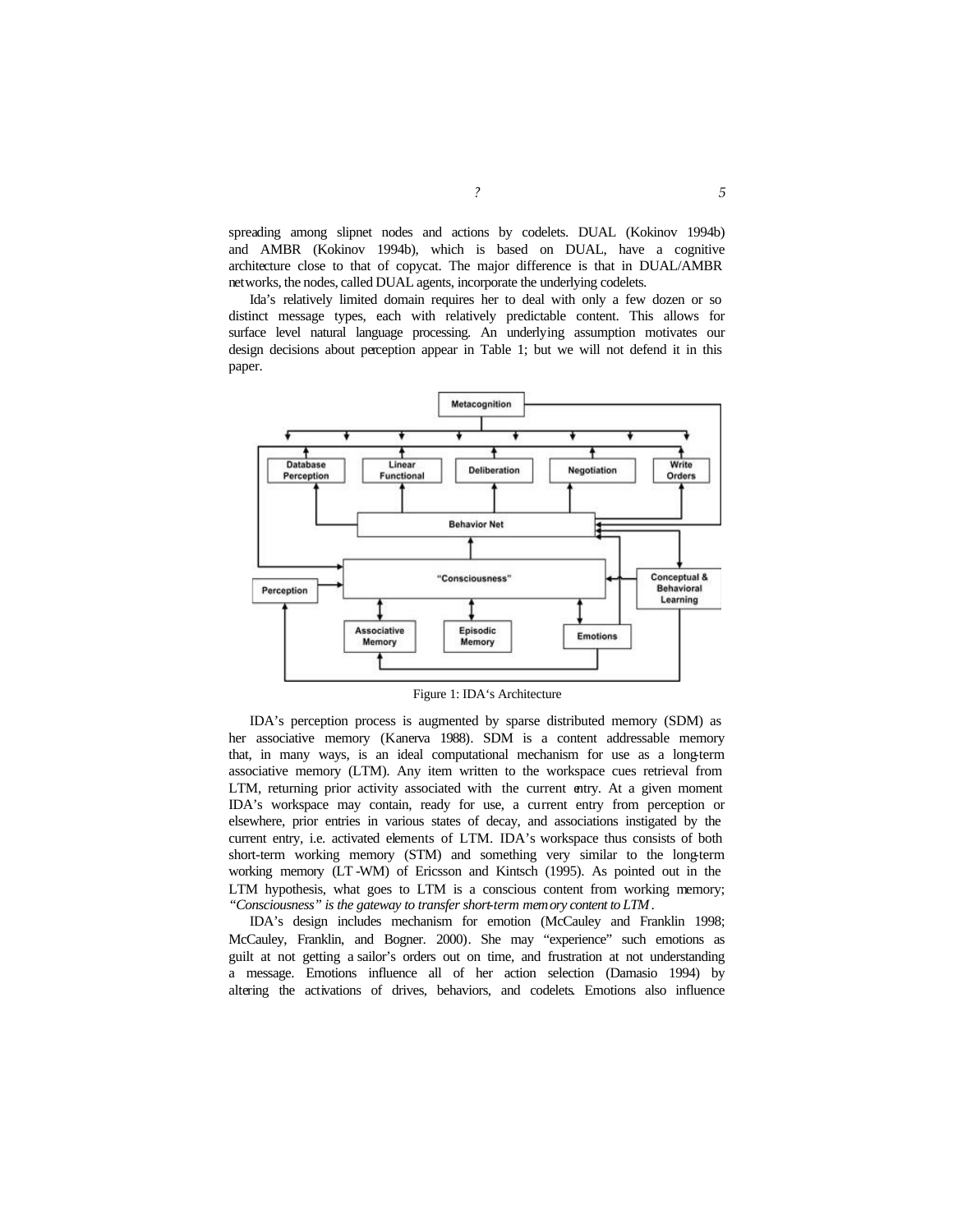attention, the means of bringing certain content to "Consciousness". They also influence the strength of writes to LTM.

IDA deals with a number of hard and soft constraints that come from the Navy's needs and policies and the preferences of sailors. The mechanism involves a linear functional whose functions measure fitness with respect to an issue, and whose coefficients measure the importance of the issue (Franklin 2001).

Once possible jobs are identified for a given sailor, the question of getting the sailor out of his current position and to the new job within the prescribed time intervals remains. In between that are leave time, travel time, proceed time, and perhaps training. IDA deliberates by building possible temporal scenarios and choosing between them (Franklin 2000; Kondadadi and Franklin. 2001).

Table 1: Design assumptions & hypothesis in IDA architecture (not related to ASM).

| <b>Module/Component</b> | <b>Design Assumptions or Hypothesis</b>                              |
|-------------------------|----------------------------------------------------------------------|
| Perception              | Much of human language understanding employs a combined              |
|                         | bottom-up/top-down passing of activation through a hierarchical      |
|                         | conceptual net, with the most abstract concept in the middle         |
| <b>Working Memory</b>   | The contents of perception are written to working memory before      |
|                         | becoming conscious.                                                  |
| Long-Term Memory        | What goes to long-term associative memory (LTM) is significant       |
|                         | information from working memory. "Consciousness" is the gateway      |
|                         | to transfer short-term memory content to LTM; a concept cannot be    |
|                         | in LTM with out being conscious of it first.                         |
| Consciousness           | Human "Consciousness" must have a mechanism for gathering            |
|                         | processors (neuronal groups) into coalitions, another for conducting |
|                         | the competition, and yet another for global broadcasting.            |
| Emotions                | Action selection will be influenced by emotions via their effect on  |
|                         | drives. Emotions also influence attention and the strength with      |
|                         | which items are stored in the long-term memory.                      |
| Language Production     | Much of human language production results from filling in blanks     |
|                         | in scripts, and concatenating the results.                           |

To resolve different issues, IDA negotiates with each sailor. Negotiation continues until IDA makes an assignment that is acceptable for both the Navy and the sailor. Once an assignment is final, IDA writes orders and the assignment becomes official. In the architecture, the "consciousness" and the behavior net modules play the central role. The tasks like negotiation and deliberation happen in the services of the action selection mechanism (ASM). We will discuss about the ASM and its integr ation with the "consciousness" system in detail in the coming sections.

In IDA, everything is done by codelets (simple processes); as a coalition they underlie many of the high-level computational constructs; thus IDA's architecture is conceptually in agreement with the Minsky's Society of Mind (1986). Sloman have proposed a human-like cognitive architecture, H-CogAff (1999), which has three layers: reactive, deliberative, and meta-management. Although, not explicitly shown in Figure 1, IDA's architecture has the necessary mechanisms for reactive responses. IDA's deliberation and negotiation cognitive functions correspond to the deliberative layer in H-CogAff. IDA's metacognitive module corresponds to the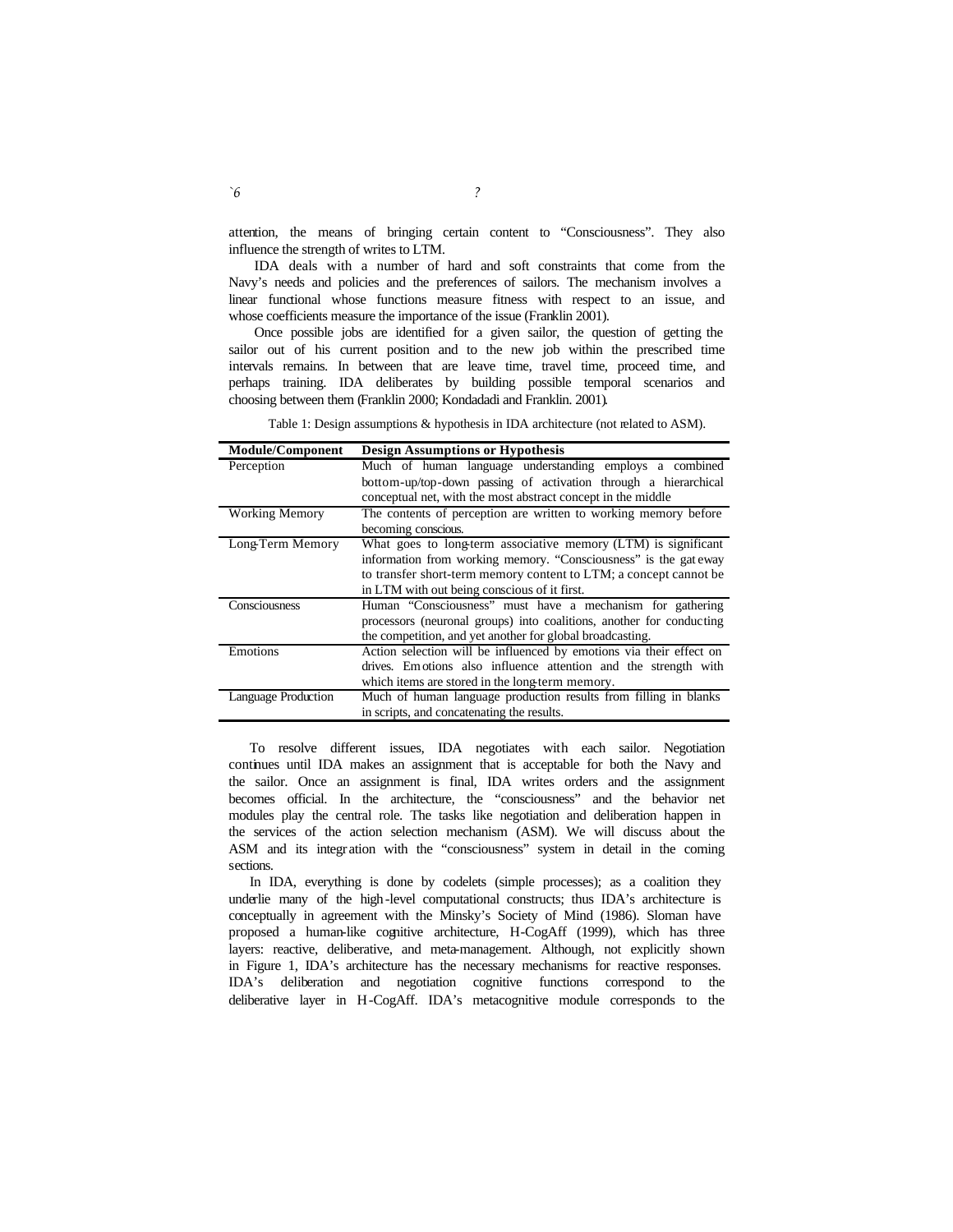meta-management layer. As in H-CogAff, each layer in IDA has a perceptual (internal/external), processing, and action (internal/external). So, IDA fits well in the schema of H-CogAff.

## **Action selection mechanism**

Mind is best viewed as a control structure for an autonomous agent (Franklin, 1995). Its continual task is to produce the next action. Thus every agent must repeatedly solve the action selection problem. In the design and implementation of software agents, modeling, design and implementation of an action selection mechanism (ASM) plays a central role. Primary motivation is essential. An ASM chooses the next action so that the agent can satisfy one or more of its drives.

 An ASM selects an action from many alternatives when it handles the many sub-problems it may encounter at one time. To choose the most sensible or appropriate action, an ASM must consider such factors as the urgency of the subproblems, the importance of the related drive, the availability/unavailability of opportunities in the environment, and the desirability of pursuing a stream of action that has already been started. Tyrell (1993) accounted the requirements of action selection mechanisms in detail and we will not discuss about them here.

## **Drives**

Drives are built-in or evolved-in primary motivators. All actions are chosen in order to satisfy one or more drives. A drive may be satisfied by different goals. While drives are invariant except for changes in intensity over time, the goals that satisfy them vary along with the internal state of the agent and with the environment.

A drive in IDA has an importance parameter that denotes its relative significance compared to other drives. The importance is a real value in  $(0,1]$ , A drive with an importance value of 1 spreads the highest level of motivational activation to its underlying goals. If a drive has an instantiated goal structure hooked to it, the activation the drive spreads to the goal structure is weighted by the importance value.

#### **Streams: action plans**

Our ASM is based on Maes' work (1990) with important additions to it and to our earlier work (Song and Franklin. 2000). Maes' action selection mechanism (MASM), also referred to as a behavior net, has received considerable attention. Tyrell (1993) has investigated MASM and reported on its strengths and limitations. Dorer (1999), and Decugis & Ferber (1998) introduced a variation of MASM by modifying the domain representation or the network structure.

Neither MASM nor any of the above variations incorporate variables or variable passing in the behavior network; i.e., there must be a distinct behavior defined for each simple action. As a consequence, for complex domains the behavior network must have a prohibitively large number of behaviors. Maes (1990) argues that the introduction of variables will destroy the merits in her algorithm. Still, to apply the behavior net to complex domains, the introduction of variables is a necessity.

Rhodes (1995) proposed a variation of MASM that introduces variables using the indexical-functional aspects (Agre, P. & Chapman, D. 1987). He defines real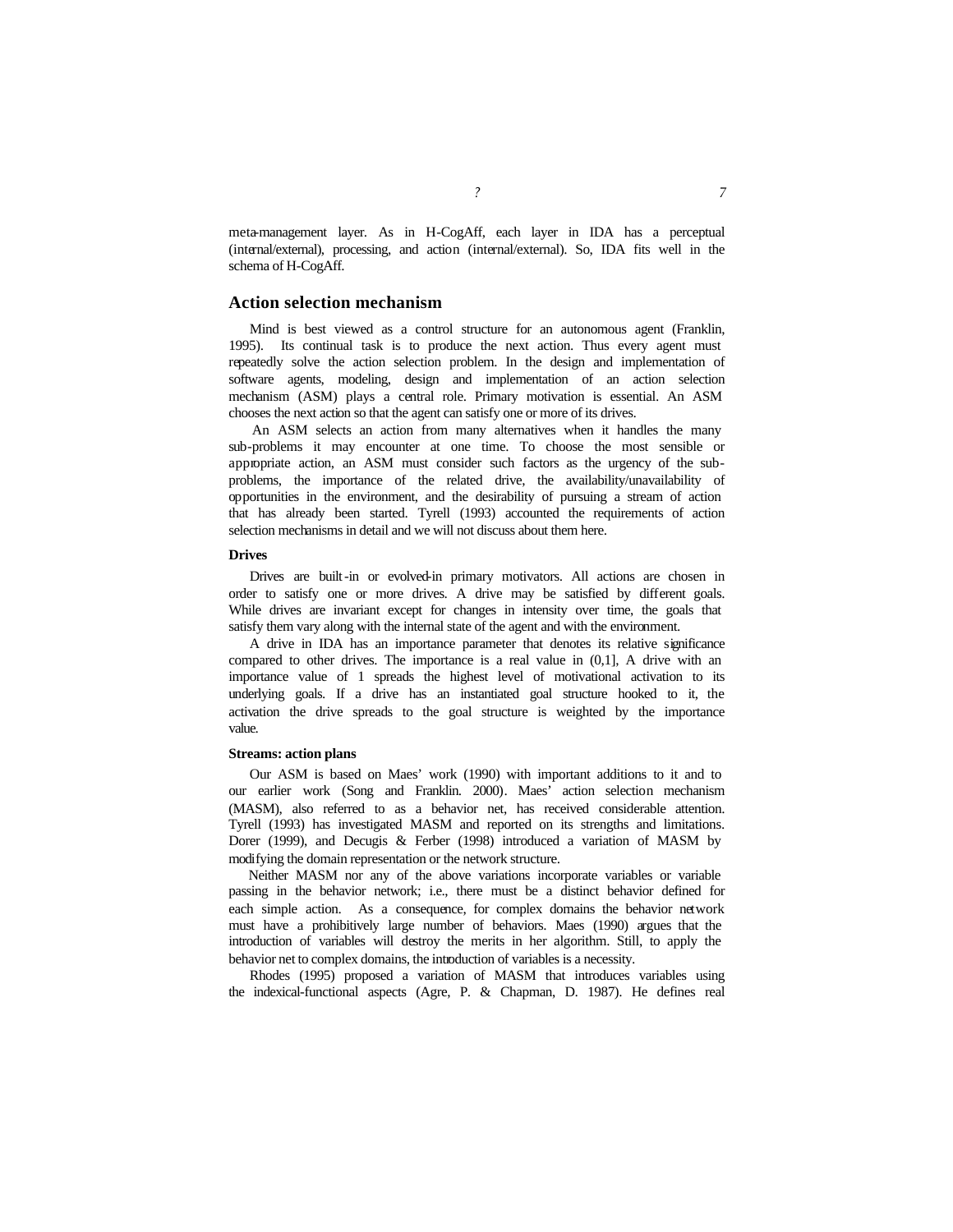world functions in the task domain that help the agent to relate objects in its environment. This approach reduces design time considerations if the domain task can be captured in the behavior network with a relatively small number of functions compared to the number of objects in the environment. In the worst case, the number of functions could approach the number of items.

The introduction of classical variables to behavior network makes the selection control mechanism a hybrid (symbolic/connectionist) system. Song and Franklin (2000) presented this approach, and our work is based on this variation of MASM with some additional extensions. The variation of MASM in IDA is different in the following important ways. (1) It provides a more sophisticated hierarchical goal context system for our "conscious" agent. (2) It is implemented so that it could serve as a development tool for a general-purpose cognitive agent; i.e., easy to deploy the system for a new domain. (3) Streams, as partial action plans, can be organized hierarchically which will allow it to handle important classes of cognitive functions such as non-routine problem solving, action automation and learning of new behavior streams (Negatu & Franklin 1999).

Our ASM is a network of behaviors that are partitioned into connected components called streams. Each stream has one or more behaviors with stated goal(s), that is, dedicated to dealing with a particular sub-problem. A stream is a computational structure in the behavior net that can produce relevant stream of actions to satisfy a goal. One can also look at a stream as a partial action-plan that controls an agent's actions (internal or external). A stream is constructed as a directed graph, which has goal(s) and behavior(s) as nodes and various links connecting the nodes along which activation spreads as prescribed for a Maes' behavior network. Activation originates from drives, from the situation in the external world, and from internal states. A stream can have several goals and behaviors (figure 2).

#### **Behavior**

A behavior is comprised of a precondition-list, variable slots, activation, an action, an add-list and a delete-list. The precondition-list is a set of propositions that determines the relevance of the behavior to the current environmental and internal state. The variable slots are placeholders for specific concepts and/or objects that need to be bound for behavioral actions to take place. When all its propositions are satisfied, the behavior is *executable.* The activation is accumulated by the behavior in the dynamic process of activation spreading within the behavior net. When a behavior is executable and its activation level is above a threshold value, and then it competes globally for execution with other similarly qualifying behaviors. The winner, having the highest activation, determines the agent's next action. A behavior resets its activation-level immediately after its execution. The ASM has a number of global parameters that affect the dynamics and they are tuned so that the agent system can produce the expected domain functionality.

*Behavior codelet*: Codelets that underlie instantiated behaviors as a high-level constructs are called *behavior codelets.* They execute behavioral actions using the information in the bound variables. The action of a behavior produces changes in the internal state and/or in the environment. Each behavior also has an expectation of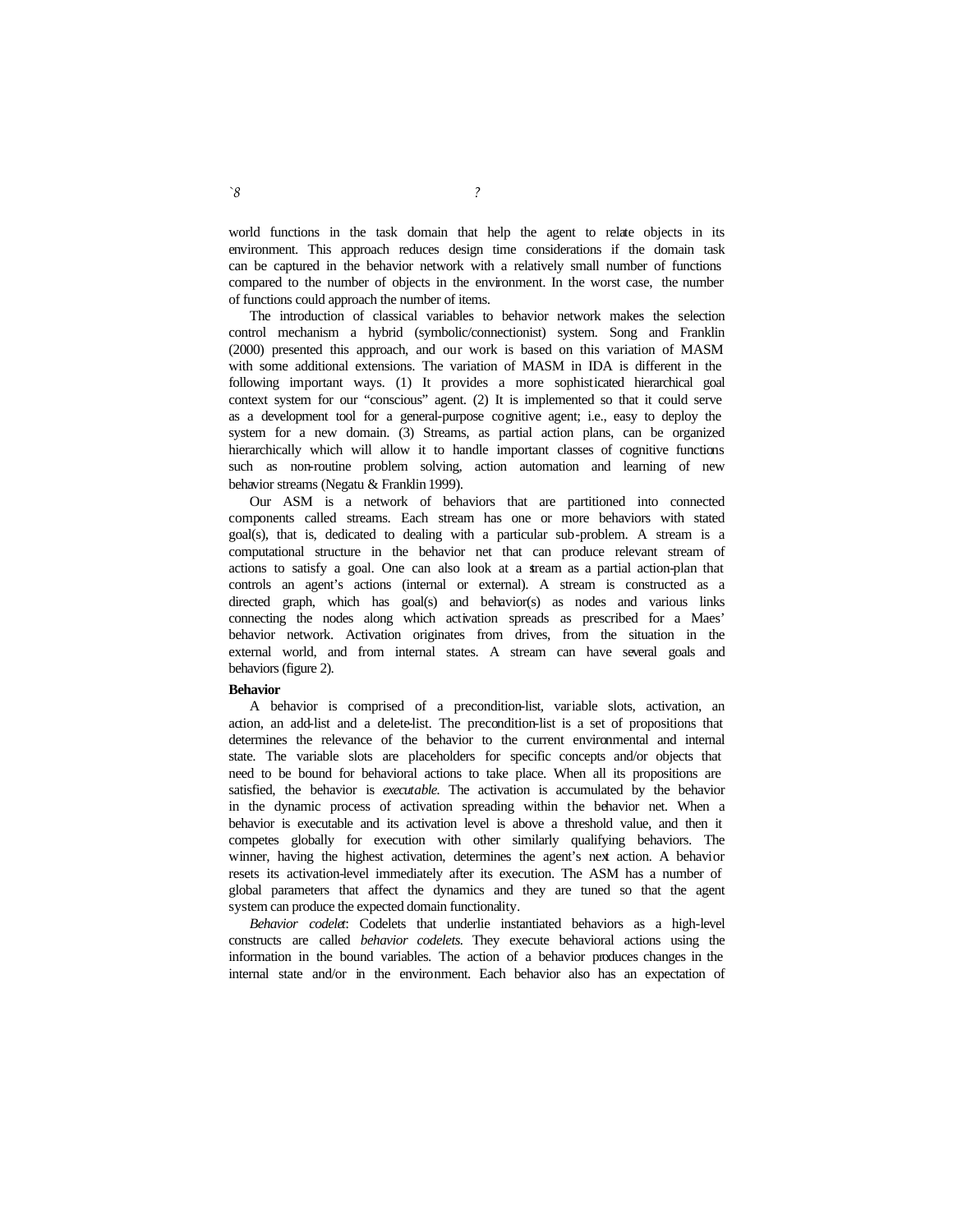what should happen when it executes. Its add-list and delete-list specify propositions that are expected to become true or false.

#### **Goal**

A goal node in a stream has all the components of a behavior except an action and variable slots; in addition, goals have satisfaction-condition component. A goal may need to be satisfied only once, or continuously, or continuously until a flag is raised. The satisfaction-condition is used to specify a situation that drops the motivational strength of a goal. A goal is satisfied when all the propositions in its precondition-list are true. A satisfied goal infers that all the propositions in its addlist are satisfied and those in its delete-list are unsatisfied. Goals do not act, they simply state when a particular state of affairs is desired and/or achieved.

Without the dynamics of activation spreading, behaviors and goals are simply rules. A behavior is a rule operator that tries to act when its precondition is satisfied, and its action produces an expected effect specified by its post conditions. Similarly, a goal is an inference rule that declares the achievement of its post conditions when its preconditions are satisfied.



Figure 2: Examples of possible stream configurations.

# **Behavior network module: A hierarchical goal context system**

According to global workspace theory goal contexts perform four major functions. (1) They help to evoke, shape and produce actions. (2) They allow the agent to deal with tasks that extend over more than one conscious event. (3) They represent future states of the agent serving to constrain the processes that can help reach those future states. (4) They have hierarchical structures that can constrain a stream of "Consciousness". In this section we discuss the high-level implementation of IDA's behavior net module that comprises her goal context hierarchy.

#### **Goal contexts and hierarchical goal contexts**

The behavior network, which has streams as its components, constitutes the goal context system of the "conscious" agent. A behavior in a stream represents a goal context. When this stream gets instantiated its behaviors eventually get executed one by one. Each executing behavior becomes the *dominant goal context*.

A stream gets its activation from one or more drives and/or other streams, as well as from the internal and/or external environment. That is, a stream gets activation from the drives that can be satisfied by its goals. A stream also becomes a source of activation to other streams whose goals can satisfy one or more of the preconditions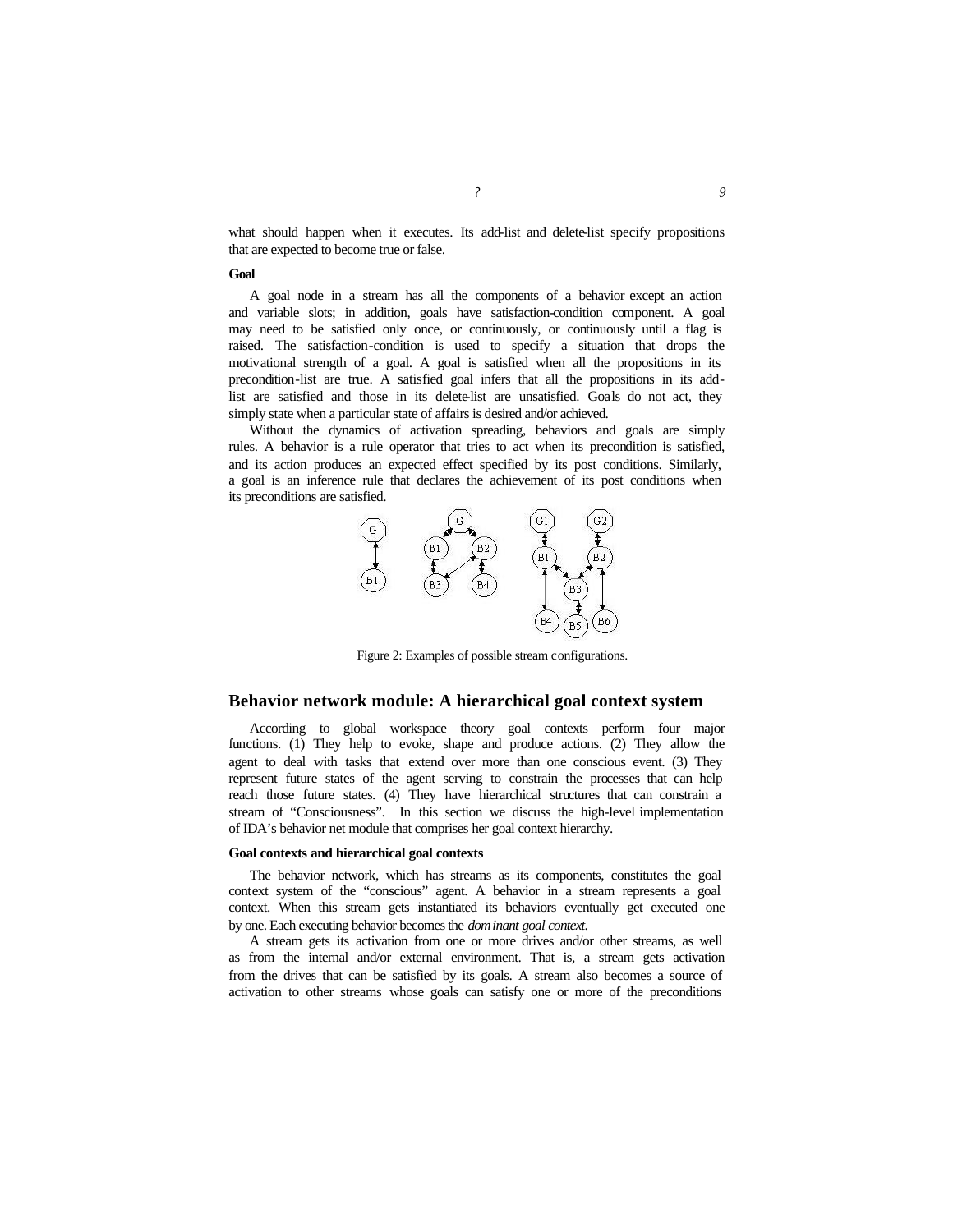of its behavior(s). This means, there is a goal hierarchy where streams are nested under other streams.

Figure 3 illustrates an example of such a hierarchical goal context. Drives are at the top of the hierarchy where streams serve one or more of these drives directly or indirectly. Stream 1 satisfies the drive directly while streams 2 and 3 satisfy it indirectly through stream 1. That is, stream 1 receives activation from drive D while streams 2 and 3 get their top down activation from the drive through stream 1.

Behavior B3 has proposition(s) or sub-problems in its precondition list that can be satisfied or solved by stream 2. So, B2 of stream 1 spreads activation to the goal node of stream 2. In the same way, behavior B5 of stream 1 relates to stream 3.

Such hierarchical goal structures comprise the hierarchical goal contexts of the "conscious" system. Among many competing goal hierarchies, the one that has an executing behavior (dominant goal context) is the *dominant goal context hierarchy*.



Figure 3: An example of a hierarchical goal context that has multiple streams working together. Stream 1 handles its problem only after streams 2 and 3 solve its sub-problems.

#### **Behavior priming codelets**

Behavior priming codelets listen to "conscious" broadcasts. They recognize information relevant to them, and know what streams to instantiate in the behavior network. When a behavior priming codelet finds itself relevant to a particular broadcast, it spawns a copy of itself with its variables bound to the information from the broadcast. Then the bound codelet jumps to the sideline (see the next section). Once there, it has three functions. (1) If necessary, it primes streams when the information it carries is relevant. (2) It binds the variables of related behaviors in the streams it primed. (3) It spreads environmental activation to all the behaviors for which it bound their variables. After a stream is primed, it will be instantiated only if another instance of that same stream in the same task context is not already instantiated.

#### **Stream instantiation**

A *behavior net template* contains instantiable behaviors, goals and streams with none of their variables bound. A *behavior/goal/stream template* is a behavior/goal/stream in the behavior net template. For a given sub-problem, one or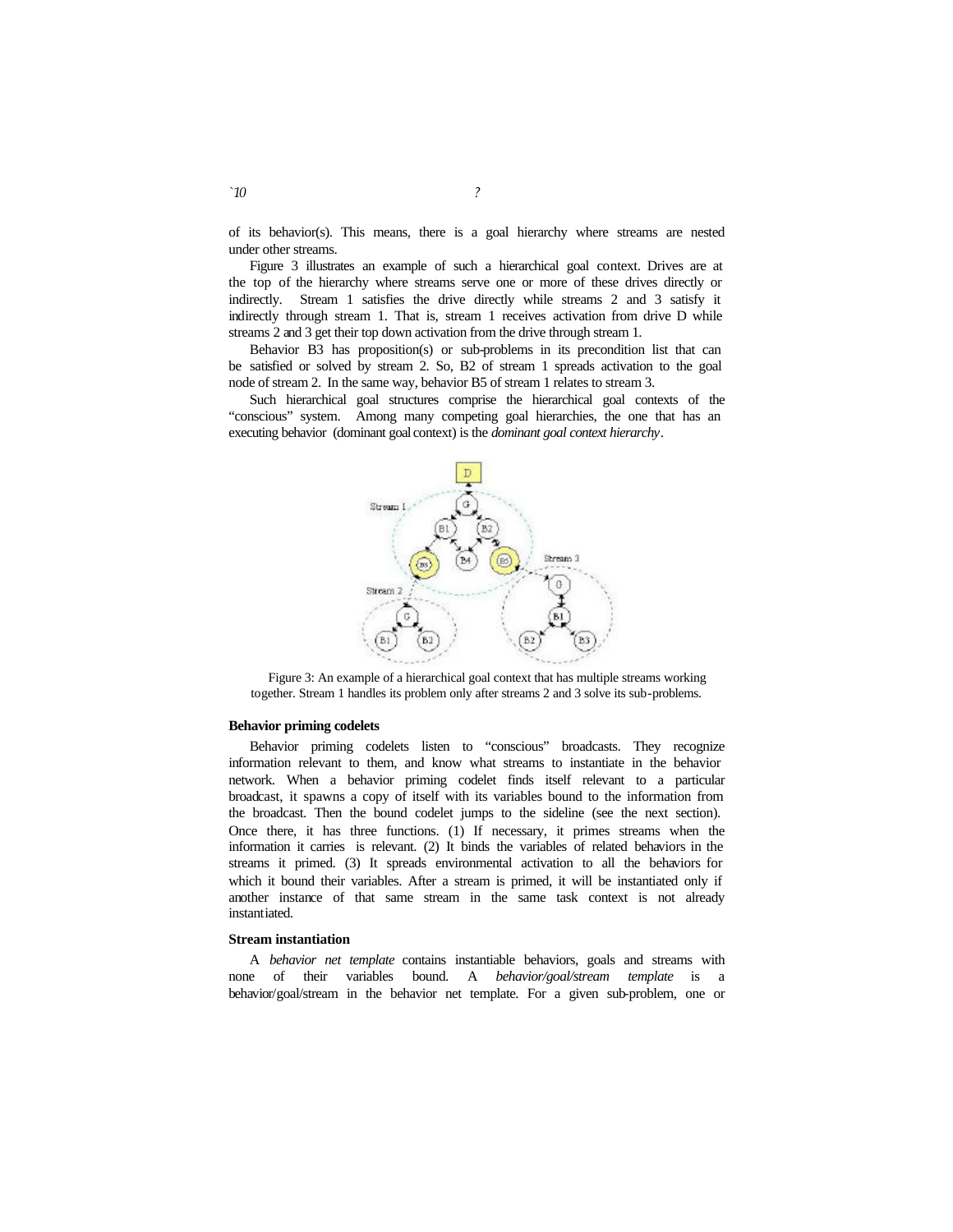more streams can be relevant. When a stream is relevant, the instantiation mechanism (discussed below) creates an instance of the stream from its template that includes the binding of variables in its behavior(s) and goal(s) wherever possible.

#### **Disposing of action plans**

If an instantiated stream satisfies a drive/sub-goal, then this stream terminates itself as soon as it completes its actions. The associated codelets die soon afterwards. In a dynamic domain, it is possible that an instantiated stream may never get a chance to finish its actions. There needs to be a way to forget about such streams after some time. In IDA, streams (with their goals and behaviors), behavior codelets and behavior priming codelets are designed with a decay mechanism on their activations. As time passes, without they receiving additional activation, their activation decays; and all die when activation-levels fall below a threshold.

## **Working with "consciousness"**

If the behavior network constitutes the active goal contexts of a "conscious" system, then it should be integrated to the "consciousness" module in order to effectively influence "conscious" activities and to play its action selection role.

Typically, an action performed by a dominant goal context brings about a conscious experience, and this conscious experience in turn could evoke a goal context whose action will influence the next conscious experience. To adhere to the global workspace theory, the behavior network system and the "consciousness" mechanism should be coupled in such a way that a conscious event (via its broadcast of information content) influences which behavior (goal context) becomes active (dominant) in the immediate future. In turn the execution of this dominant goal context should constrain what comes to "consciousness" next. Figure 4 will help us to explain how the action selection and "consciousness" modules are coupled and work together.

As per global workspace theory, a goal context is a coalition of processors. In this case the behavior codelets are identified with the behavior they underlie, but at a different level of abstraction. Behaviors and behavior codelets bring different levels of dynamics to the action selection process. Here's how it works.

#### **Skybox**

The skybox is an abstract place where instantiated streams reside. Instantiated streams form the active behavior network. Its dynamics is implemented by mechanisms in the skybox.

One or more streams can be instantiated at a time. If these streams are in the service of the same task, then the streams can be merged together as a single active behavior stream. In this case activation passes from one instantiated stream to another one via common behaviors. If any two streams are instantiated to service different tasks, then the streams are in the skybox at different levels. Streams at different levels do not share the activation dynamics. However, their behaviors compete globally in order to become the next dominant goal context. *BNManager* is the component module that implements the functions of the skybox.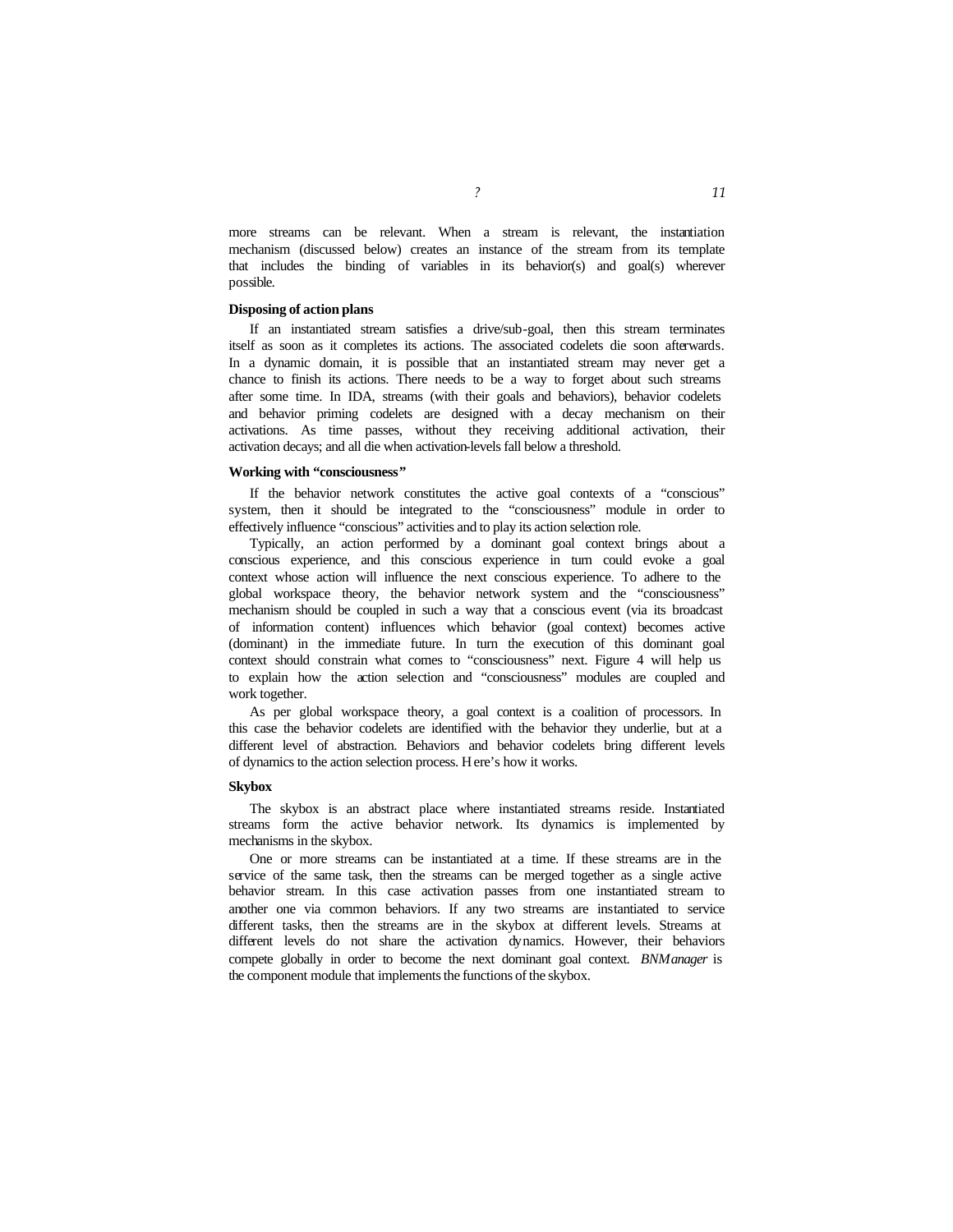## **Sideline**

The sideline is an abstract level where instantiated behavior codelets reside. A behavior codelet gets its binding information and activation-level setting from its behavior. That is, a behavior in the skybox binds the relevant information to variables in its underlying behavior codelets in the sideline. In addition, the sideline has other functions. (1) Behavior priming codelets perform their tasks of priming, binding and sending activation to their relevant behaviors. (2) Heuristic rules are kept that enhance the accuracy of the priming decisions; (3) Bound behavior codelets form coalitions and jump to the playing field when their corresponding behaviors in the skybox become active. (4) Behavior codelets return to the sideline when they finish their tasks in the playing field. The *Sideline Manager* component of our action selection mechanism implements the sideline functions.



Figure 4: A behavior in action with its involved components of "consciousness" and the ASM module. Behavior-priming codelets in the stands receive a global broadcast of conscious content (from the blackboard) and prime a relevant stream; the stream gets instantiated in the skybox from its template. W hen the dynamics in the skybox selects a behavior, then its corresponding coalition of codelets act after jumping from the sideline to the playing field.

# **How all work together**

Figures 4 and 5 illustrate how the behavior net module and "consciousness" work together. IDA starts, with all her mechanisms and built in knowledge distributed over its modules. For instance, the action selection mechanism has built in domain knowledge in the behavior net specification and in all the implemented behavior and behavior-priming codelets.

*Attention codelets* collect *information codelets* containing information about internal or external states of the agent and compete for "consciousness." The "consciousness" mechanism picks the winning coalition of attention and information

#### *`12 ?*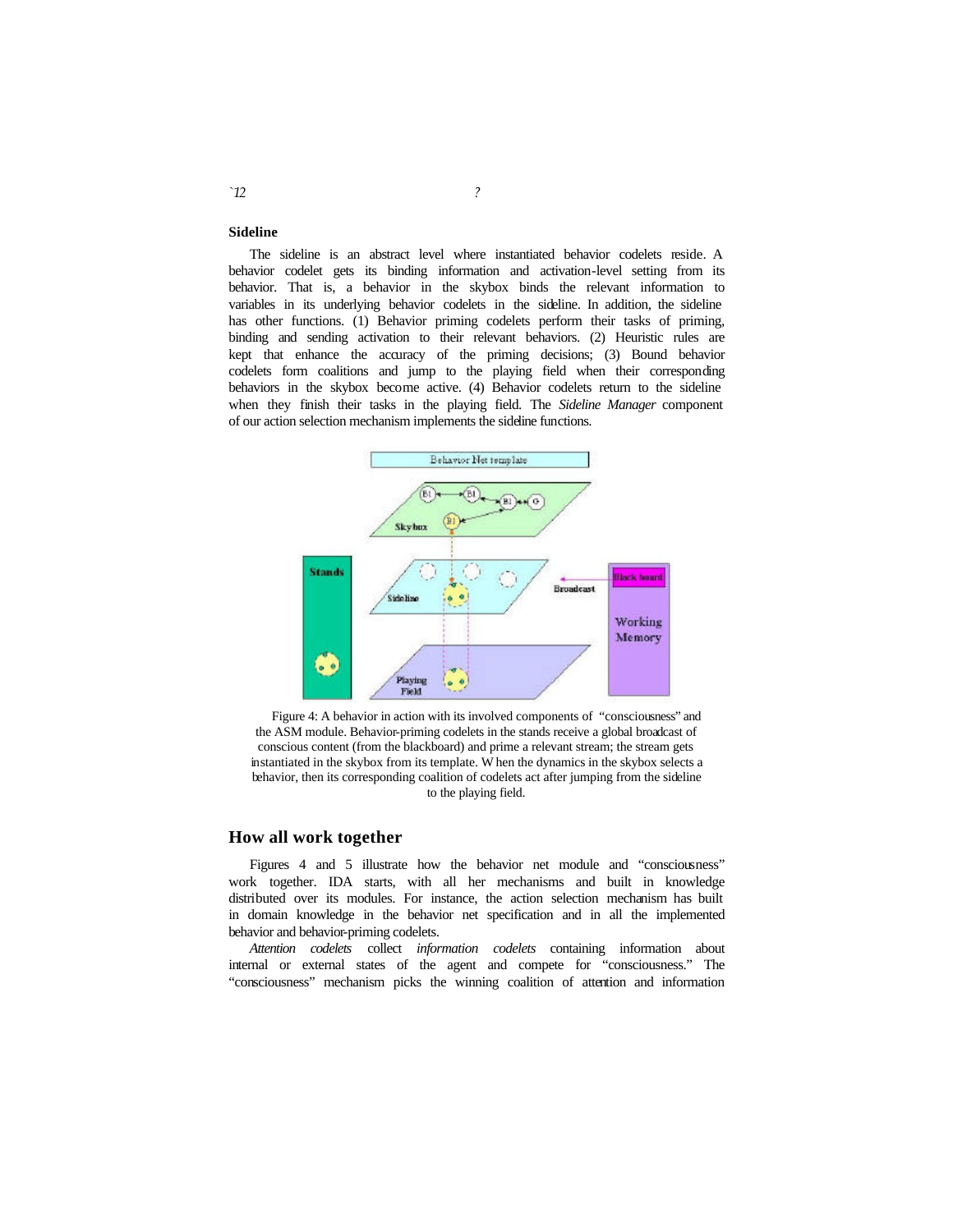codelets, and broadcasts their content in order to recruit unconscious contexts that help to interpret the later conscious events.

Suppose, for example, IDA receives a message from a sailor saying that his projected rotation date (PRD) is approaching and asking that a job be found for him. The perception module would recognize the sailor's name and social security number (ssn), and that the message is of please-find-job type. This information would then be written to the working memory. The general principle here is that the contents of perception are written to working memory before becoming conscious.

An attention codelet will note the please-find-job message type, gathering information codelets carrying name, ssn, and message type, be formed into a coalition, and compete for "Consciousness". If or when successful, its content will be broadcast. Among behavior-priming codelets waiting in the stands, some find themselves relevant to the broadcast, make a copy of themselves with variables bound with information from the broadcast and jump to the sideline. Once there, they collectively or individually prime all the relevant streams. The *BNManager* retrieves all the primed streams from the template memory and instantiates them. Instantiated streams become part of the dynamics of the behavior net. Then the behavior-priming codelets bind behavioral variables, assert relevant propositions, and send environmental activation to the appropriate behaviors of the instantiated streams. At the same time, corresponding to each instantiated behavior, a coalition of behavior codelets, with the appropriate information bound, is instantiated in the sideline and waits for execution.



Fig. 5: Interleaving of unconscious goal contexts and their actions with "conscious" events. Attention codelets brings information to "Consciousness", "Consciousness" broadcasts conscious content, behavior-priming codelets receive broadcast and prime relevant behavior streams, and instantiated streams act to affect changes.

The dynamics of the behavior net eventually picks the dominant goal context (behavior), and its coalition of processes (the behavior codelets) waiting in the sideline jumps to the playing field and performs the designed action using the bound information. After finishing their execution behavior codelets return to the sideline and wait there as long as their corresponding behavior resides in the skybox.

Returning to our example, the broadcast is received by appropriate behaviorpriming codelets, which will instantiate a behavior stream for reading the sailor's personal record. They also bind variables with name and ssn, assert propositions that can satisfy the precondition of the behavior and spread environmental activation. The behavior that knows how to access the database can be chosen by the dynamics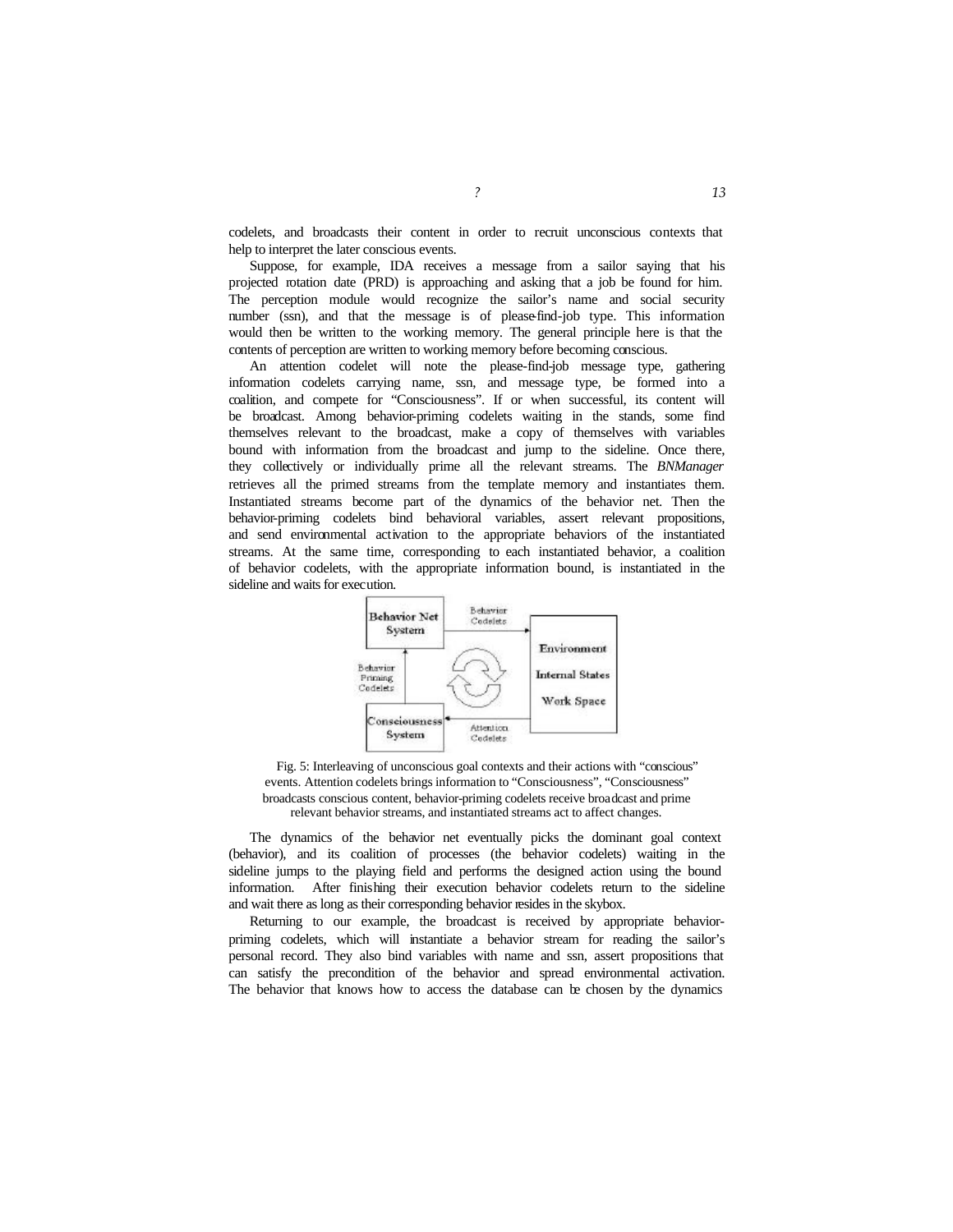in the behavior net and execute. When the behavior executes, its behavior codelets read data from the sailor's file and write the data to the workspace. Each such writes results in another round of associations, the triggering of attention codelets, the resulting information coming to "consciousness," and the same way another behavior-priming codelets could influence the execution of the next behavior. As long as it's the most important activity going, this process continues until all the relevant personal data is written to the workspace. Such repeated runs through "consciousness" and behavior net result in course selection of possible suitable jobs being made from the job requisition database. The dynamics in the behavior net may be influenced by emotional "experiences" such as guilt at not getting a sailor's orders out on time, and frustration at not understanding a message.

IDA has a behavior stream for a constraint satisfaction system designed around a linear functional. It provides a numerical measure of the suitability of a specific job for a given sailor. Here issues like moving costs, Navy policy, etc. are considered. With the run of such stream, the job's fitness value is written to the workspace.

| <b>ASM Component</b>    | Design Assumptions or Hypotheses in the ASM System                    |
|-------------------------|-----------------------------------------------------------------------|
| Motivation              | The hierarchy of goal contexts is fueled at the top by drives, the    |
|                         | prime motivators, at the bottom by input from the environment, both   |
|                         | internal and external.                                                |
| Significance of         | An action attracts involvement of "Consciousness" in proportion to    |
| Action                  | the motivation level of the dominant goal context that perform the    |
|                         | action.                                                               |
| <b>Voluntary Action</b> | A time keeper who becomes less patient as the time for a decision     |
|                         | increases controls voluntary action in humans. Each time a proposal   |
|                         | or objection reaches "Consciousness", its chance of becoming          |
|                         | conscious again diminishes.                                           |
| Avoidance of Goal       | All goal conflicts are not informative and do not need conscious      |
| Conflict                | intervention. Goal conflicts can be avoided unconsciously in the      |
|                         | instantiated hierarchical goal context via spreading of inhibitive    |
|                         | activation energy.                                                    |
| Choice Points in Goal   | Hierarchical Goal Contexts can have choice points and some            |
| Hierarchy               | decisions at choice points can be made unconsciously mainly based     |
|                         | on situational motivation. Choice points in the action control bring  |
|                         | uncertainty and conscious intervention, but not all.                  |
| Goal Hierarchy          | Goal hierarchy is instantiated either by a conscious event or         |
| Instantiation           | unconscious process. The unconscious one happens via a priming        |
|                         | effect from preattentive or subliminal perception process that senses |
|                         | the internal state and/or the environment.                            |
| <b>Action Types</b>     | Three action types in a hierarchical goal context: consciously        |
|                         | mediated, unconscious, and voluntary.                                 |
| Drives as Self-         | Drives and their importance values are part of a self-concept as they |
| Concept                 | are the deeper parts of Goal Context Hierarchies that shape           |
|                         | experiences in self-monitoring.                                       |

Table 2: Design assumptions & hypothesis in IDA architecture (not related to ASM).

IDA's domain is fairly complex and she requires *deliberation* in the sense of creating possible scenarios, partial plan of actions, and choosing between them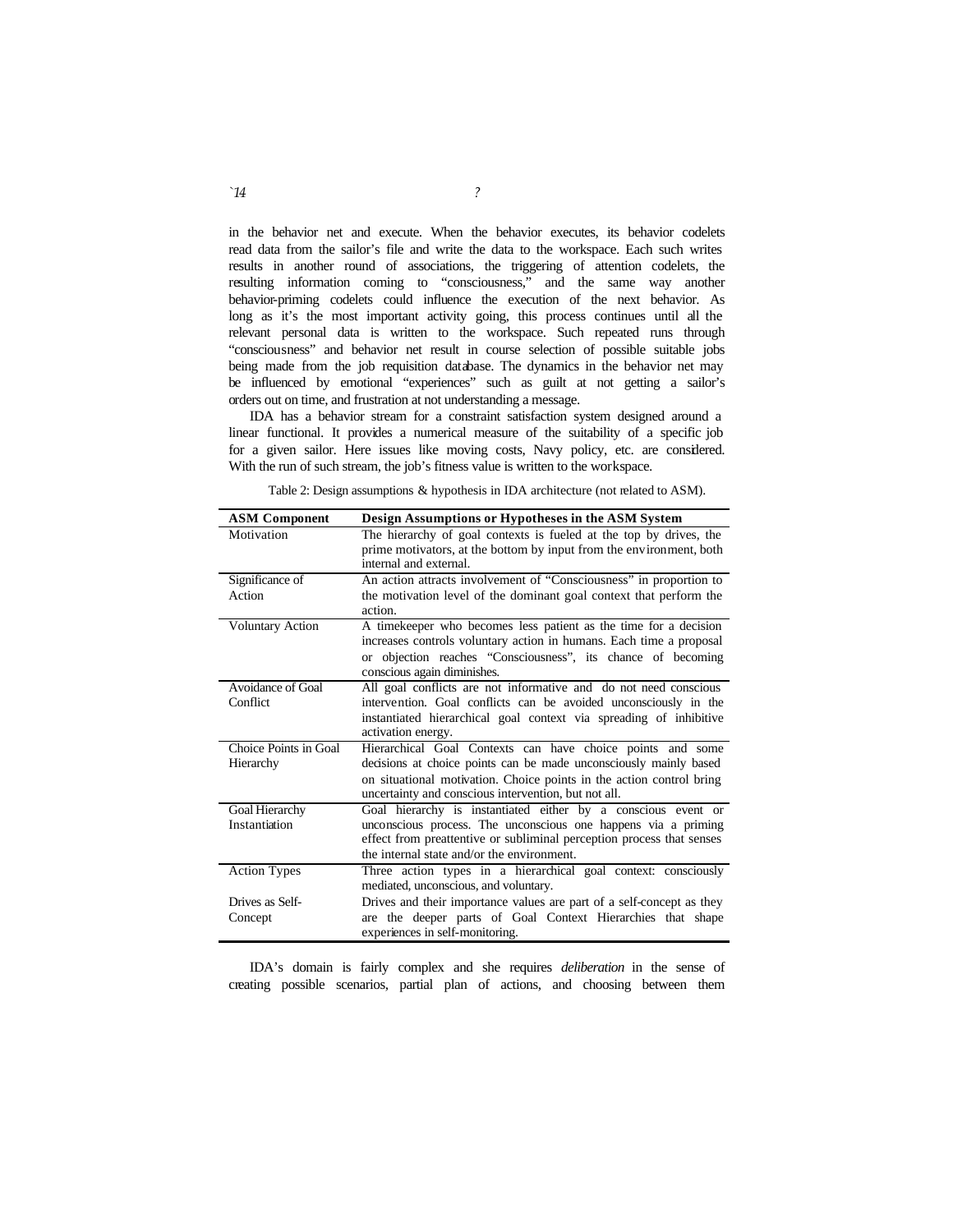(Sloman 1999). In our example, IDA now has a list of a number of possible jobs in her workspace, together with their fitness values. She must construct a temporal scenario for at least a few of these possible billets to see if the timing will work out (say if the sailor can be aboard ship before a departure date). In each scenario the sailor leaves his/her current post during a certain time interval, spends a specific length of time on leave, possibly reports to a training facility on a certain date, uses travel time, and arrives the new billet with a given time frame. Such scenarios are valued on how well they fit the temporal constraints (the gap) and on moving and training costs. These scenarios are composed of scenes organized around events, and are constructed in the workspace by runs in the behavior net and "consciousness" modules as discussed before.

We humans most often select actions subconsciously. That is, with out conscious thought. But we also make voluntary choices of action, often as a result of the kind of deliberation described above. Baars argues that such voluntary choice is the same as a conscious choice (1997, p. 131). We must carefully distinguish between being conscious of the results of an action and consciously deciding to take that action, that is, consciously deliberating on the action. It is the later case that constitutes *voluntary action*. William James proposed the ideomotor theory of voluntary action (James 1890). James suggests that any idea (internal proposal) for an action that comes to mind (to "Consciousness") is acted upon unless it provokes some opposing idea or some counter proposal. GW theory adopts James' ideomotor theory as is (Baars 1988), and provides a functional architecture for it. The IDA model furnishes an underlying mechanism that implements the theory of volition and its architecture in a software agent (Franklin 2000; Kondadadi & Frnklin 2001).

Suppose that in our example at least one scenario has been successfully constructed in the workspace. The players in this decision making process include several proposing attention codelets and a timekeeper codelet. A proposing attention codelet's task is to propose that a certain job be offered to the sailor. Choosing a job to propose on the basis of the codelet's particular pattern of preference (different issues like priority, moving cost, gap, etc each with weight assigned to it). For example, our proposing attention codelet may place great weight on low moving cost, some weight on job fitness value, and little weights on others. This codelet may propose, say the second job on the scenario list because of its low cost and high fitness, in spite of low priority and sizable gap. If no other proposing attention codelet objects (by bringing itself to "consciousness" with an objecting message) and no other such codelet proposes a different job within a given span of time, the timekeeper codelet will mark the proposed as being one to be offered. If an objection or a new proposed job is made in a timely fashion, no job will be offered.

Two proposing attention codelets may alternatively propose the same two jobs several times. Several mechanisms tend to prevent continuing oscillation. Each time a codelet proposes the same job it does so with less activation and, so, has less chance of coming to "consciousness." Also, the timekeeper loses patience as the process continues, thereby diminishing the time span required for a decision. Finally, the met acognitive module watches the whole process and intervenes if things get too bad (Zhang et al. 1998a). This mechanism leads us to the voluntary action hypothesis in table 2.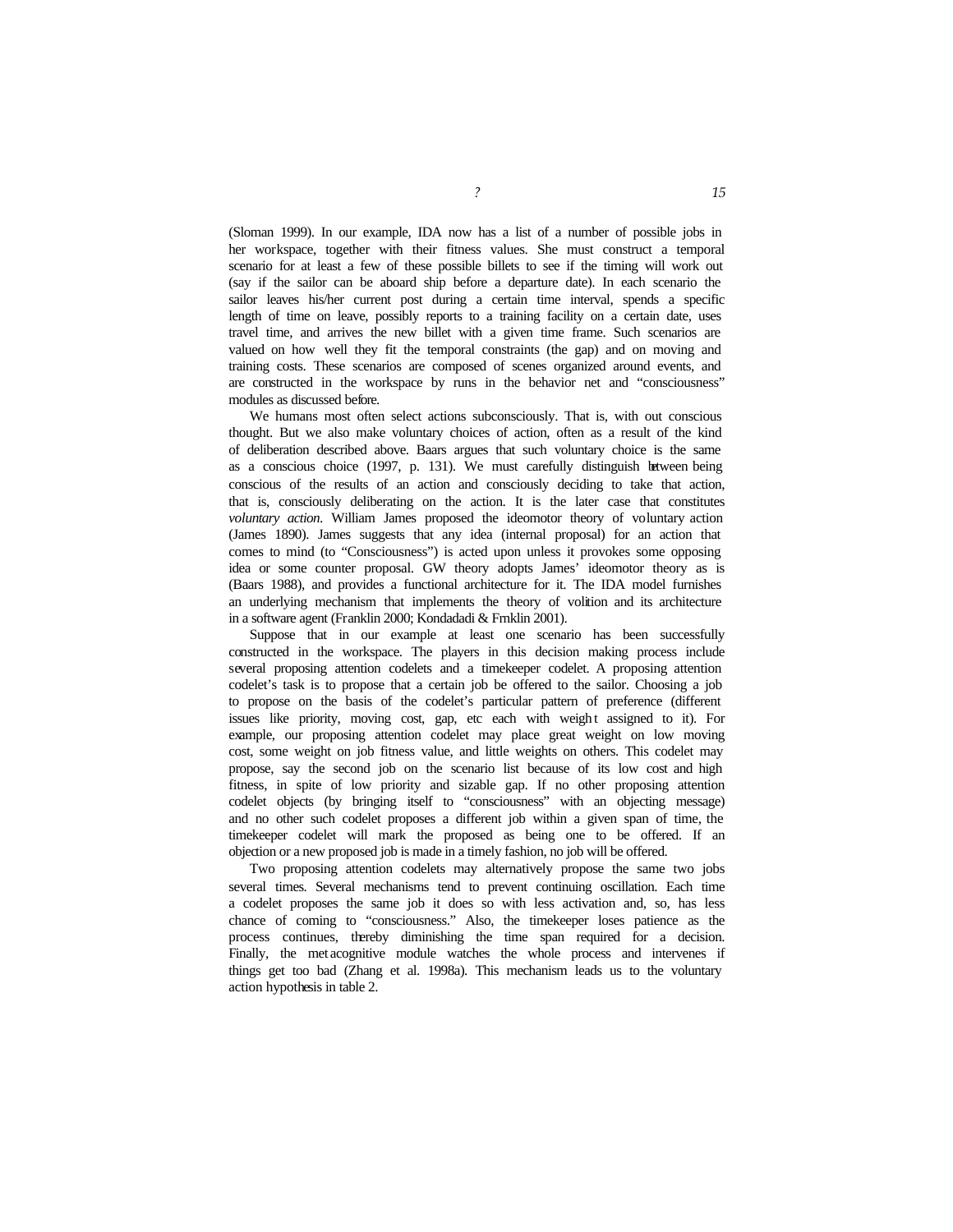Back to our example, once one or more jobs are voluntarily selected, IDA must generate an e-mail message offering them to the sailor. Due to her relatively narrow domain, IDA generates language (email messages) by filling in appropriate scripts. The scripts reside in behavior codelets and composed by *consciously mediated actions* of behavior stream(s). Thus, much of language production results from filling in blanks in learned scripts, and concatenating the results.

### **Differences with basic blackboard model**

Here, we try to briefly discuss the difference between IDA' architecture and the basic blackboard model (Nii 1986). The basic blackboard model has three components: the *blackboard* or global datastructure, the *knowledge sources* or KSs, and the *control*. *KSs* are independent computational modules embodying specialized knowledge that is useful in solving a sub-problem in the context of a global application. KSs self-enabling and opportunistic and can communicate only though the blackboard. Control directs the overall computation of a system. The basic control cycle is (a) determine enabled KSs, (b) choose KSs for execution among the enabled, (d) execute the chosen KSs, which will cause a change in the blackboard, and (d) repeat the cycle. The functional parallel is that blackboard, KSs, and control respectively correspond to global workspace, contexts, and global broadcast (conscious event) in IDA. Functionally, both global broadcast and control are used to exercise global coordination.

We will point some of the differences. (1) Unlike KSs, contexts can communicate without global broadcasts. (2) Blackboard is a large working memory, while IDA's global workspace is a limited capacity. (3) *Control* picks the KSs that execute, but the global broadcast mostly influences the contexts except in the case of voluntary control. (4) Control chooses the KSs that access the blackboard while the conscious event chooses the content to be accessed by all. (5) More importantly, the basic blackboard model is a general architecture for comput ational systems while IDA is a cognitive agent architecture that implements the GW theory, and as such, it's a human like information-processing system, and is mostly constrained by cognitive and/or neurological evidences.

## **Issues related to the ASM**

IDA's architecture in general and its ASM system in particular have been designed to be faithful to the GW theory. Table 1 shows some of the primary design assumptions or hypotheses. Table 2 focuses on the important design assumptions or hypotheses related to the ASM system or the concordance of the ASM to GW theory; in this section we briefly discuss about some of these.

#### **Types of stream of actions**

Actions are unconscious and they happen in a response to some external or internal change and they in turn cuse changes in the system. In our mechanism, we can categorize actions into three types based on the relationship of the stream that control the actions to conscious experiences. That is, how a stream relates to a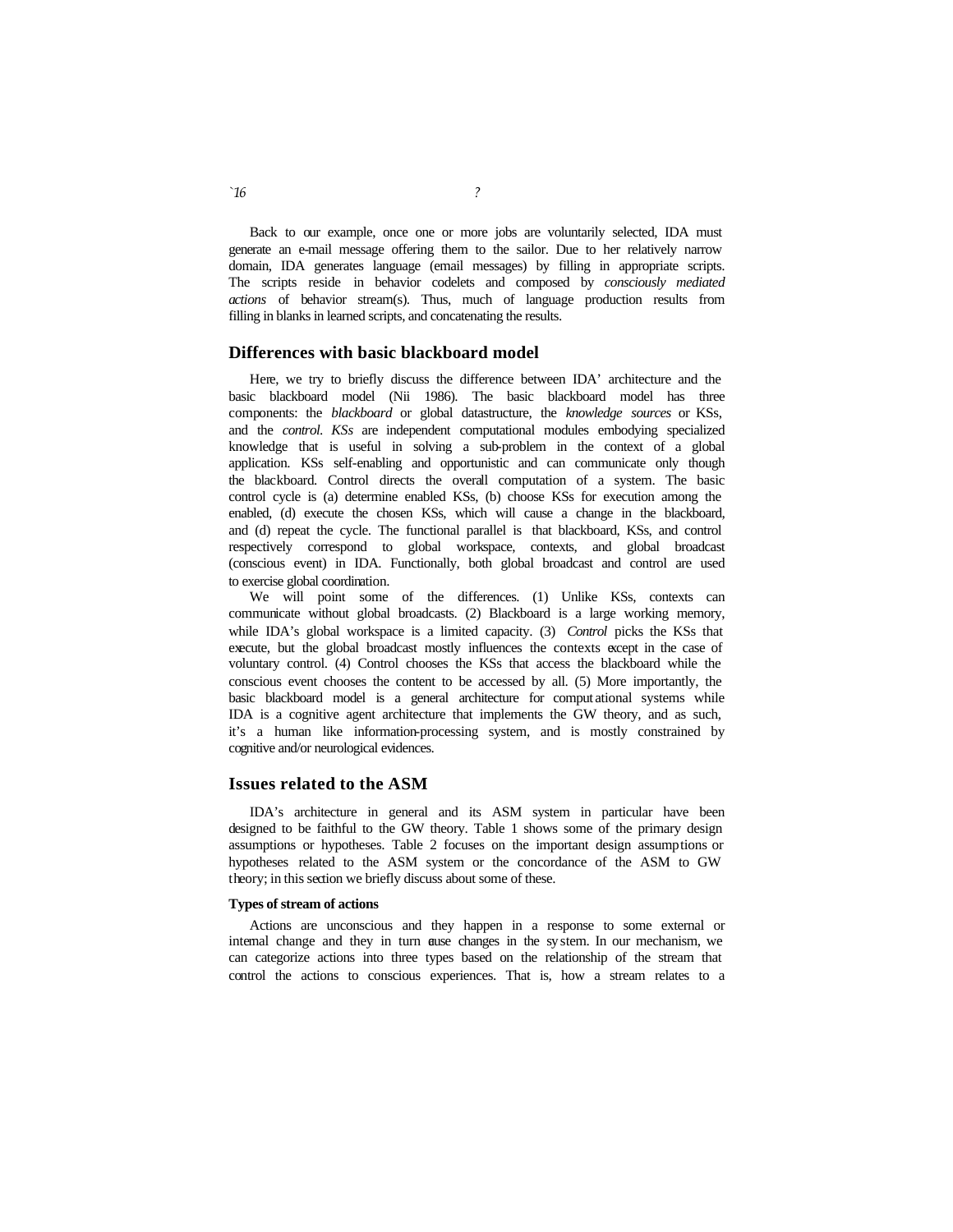conscious experience that precedes it and the conscious experience(s) during stream execution.

*Consciously mediated stream of actions*: For such actions, the controlling stream (dominant goal context hierarchy) is triggered by a conscious event via behaviorpriming codelets but with out being explicitly conscious of the behaviors (goal contexts) in the stream. During the execution of such a stream, one or more its behavioral actions can cause informative changes to make it to "Consciousness" by some attention codelet. I.e., the effect of the actions becomes a conscious experience and the information is broadcasted. The broadcast information can activate behavior-priming codelets that can reinforce the already instantiated stream and bind and/or rebind some variable slots of the behaviors. More behavioral actions of the stream can cause more conscious experiences. This way, before an instantiated stream, as a goal hierarchy, achieves its stated goal, a number of consciousunconscious-conscious (CUC) triads could happen. If a stream causes more than one CUC triad during its execution, then the actions of the steam are called *consciously mediated actions*. In general, action-induced conscious experiences can activate behavior-priming codelets that could instantiate new competing/cooperating stream(s).

*Unconscious stream of actions*: These types of actions are produced by streams instantiated in the same way as consciously-mediated actions but none of the actions of the behaviors in the stream trigger a conscious event. As a result, once the stream instantiated, it completes its execution unconsciously except possibly the last goal state achieved at the end of the stream execution; i.e., at most, only one CUC triad.

*Voluntary stream of action*: Here the instantiation of a behavior stream is triggered by a voluntary decision. That is, the goal of the stream is in "Consciousness" as a goal-image before the stream is instantiated in the behavior net. In other words, a stream is instantiated by its own goal-image. Voluntary actions are automatic and the stream execution will not be mediated by "Consciousness".

Through *experience* or *over-learning*, consciously mediated and voluntary streams of actions can become unconscious streams of action.

## **Characteristics of the ASM as a goal context hierarchy**

*Goal significance:* If an instantiated stream has a behavior with a precondition (sub-goal) that has not been satisfied for some period of time, then the stream will be stuck and it cannot satisfy its goal(s). An attention codelet, with the motivation (activation) level or the significance of the stuck behavior, can try to bring the situation to "consciousness". The broadcast of the situation will allow recruiting of other streams that can resolve the sticking point. This means, the "consciousness" mechanism facilitates the process of building goal hierarchies (like the one in fig. 3) dynamically in the active behavior net system. GW theory states that a goal/sub-goal with enough significance is considered to be informative and may trigger a "conscious" intervention, so, a concordance with the theory.

*Problem solving*: The conscious-mediation is helpful to recruit a number of streams that cooperate under a goal hierarchy to create the unconscious process of problem solving. Each instantiated stream is an island of a partial solution and the conscious mediation (with its role for global coordination and control) helps to connect the different islands to reach to the complete solution.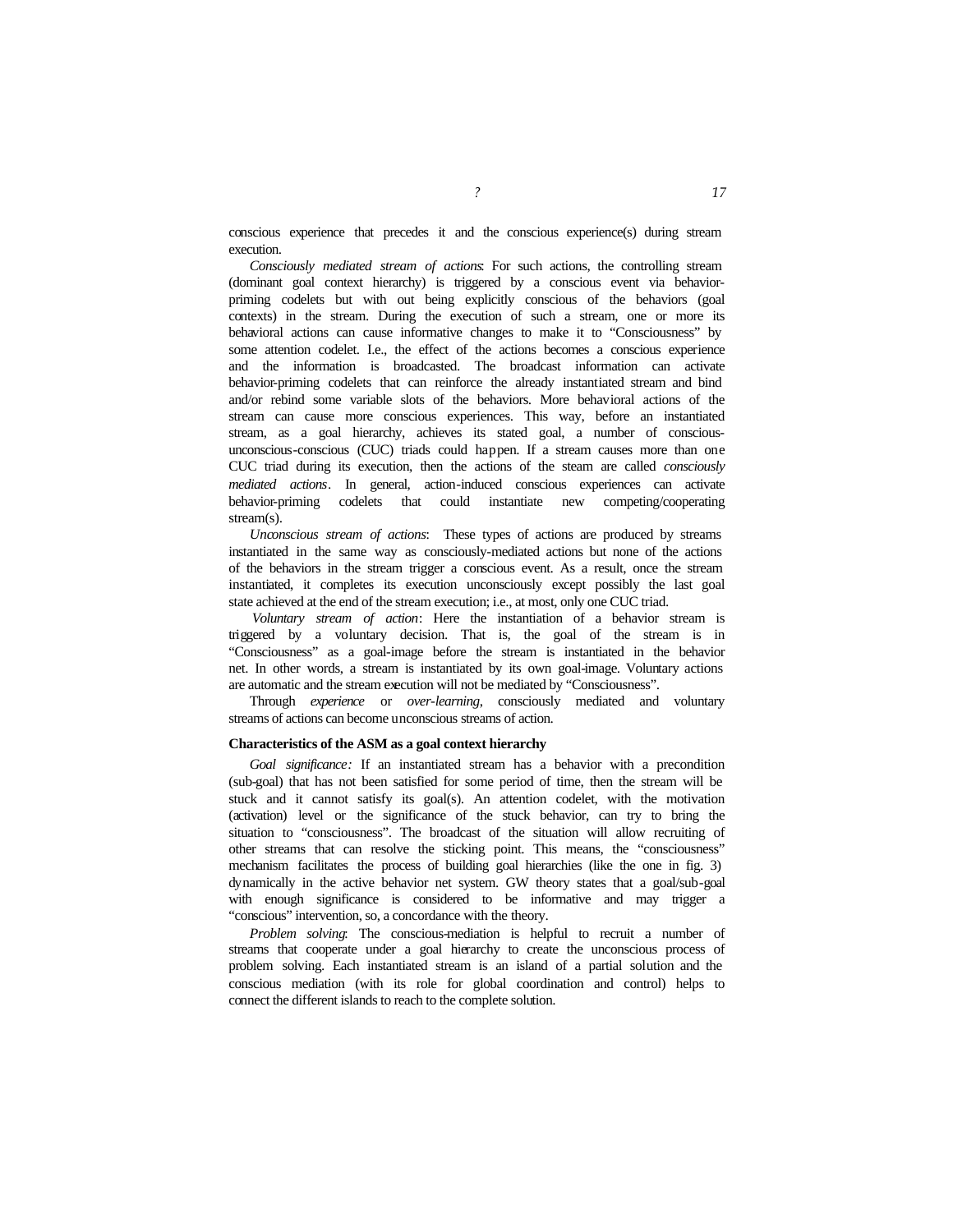*Bias to Dominant Goal Hierarchy*: A stream that has an executing behavior is an active action-plan. The behavior net algorithm has an implicit bias that gives momentum for the completion of an active plan over other competing plans that may exist. This is due to the fact that activation level of behaviors does not get reinitialized except for the behavior that was just active. That is, the past activation dynamics creates an activation momentum that biases the selection dynamics towards matured active plans; therefore, it is likely that the next active behavior to be from the active stream. This fits the GW theory in which Dominant Goal Hierarchies consisting of a coherent stream of goal contexts have a tendency to remain dominant until their goal is achieved. At any moment, but with less likely hood, any goal context from a competing goal context hierarchy can disrupt the dominant goal hierarchy.

*Unconscious goal conflict resolution*: The behavior net resolves goal conflicts at the goal and behavior nodes by spreading inhibitive activations. This hypothesizes (table 2) that some goal conflicts in goal context hierarchies can be resolved unconsciously in the ASM system; all goal conflicts are not novel.

*Unconscious decision of choice points in goal hierarchies*: Two or more behaviors or streams can satisfy a sub-goal of another stream. Satisfying this subgoal creates a choice point; i.e., two chose one of the competing streams. The unconscious process of activation dynamics in the behavior net will make one choice point more relevant than the other one mainly based on a situational motivation; thus all choice points in goal hierarchies do not need conscious intervention.

## **Conclusion and closing remarks**

The IDA in general and the ASM in particular have performed without any failure. After careful tuning of the global parameters, the ASM system produced the expected stream of actions as designed. One major reason for the absence of error, we think, is that IDA's domain does not allow for many competing streams to be instantiated for a given operating context. Although IDA has a fairly complex domain, it is not a proof of concept domain we hoped it to be.

This paper presented an overview of the "conscious" agent architecture, IDA, with a particular focus on the action selection mechanism (ASM), and how it integrates with the "consciousness" module. These two play a central role in the architecture, and in implementing global workspace theory. The action selection system is a collection of streams that comprise goals/intentions and behaviors. Instantiated streams along with drives constitute the hierarchical goal context of IDA.

Action selection is not solely the responsibility of the behavior net mechanism. Primarily, the action selection mechanism is highly influenced by the "consciousness" mechanism in two ways: (1) the conscious content influences the situational relevance of the behavior net, and (2) "consciousness" can impose voluntary action. Occasional metacognitive control and frequent emotional influences improve the action selection system. We believe that all these mechanisms, along with the ability to interleave unconscious actions and conscious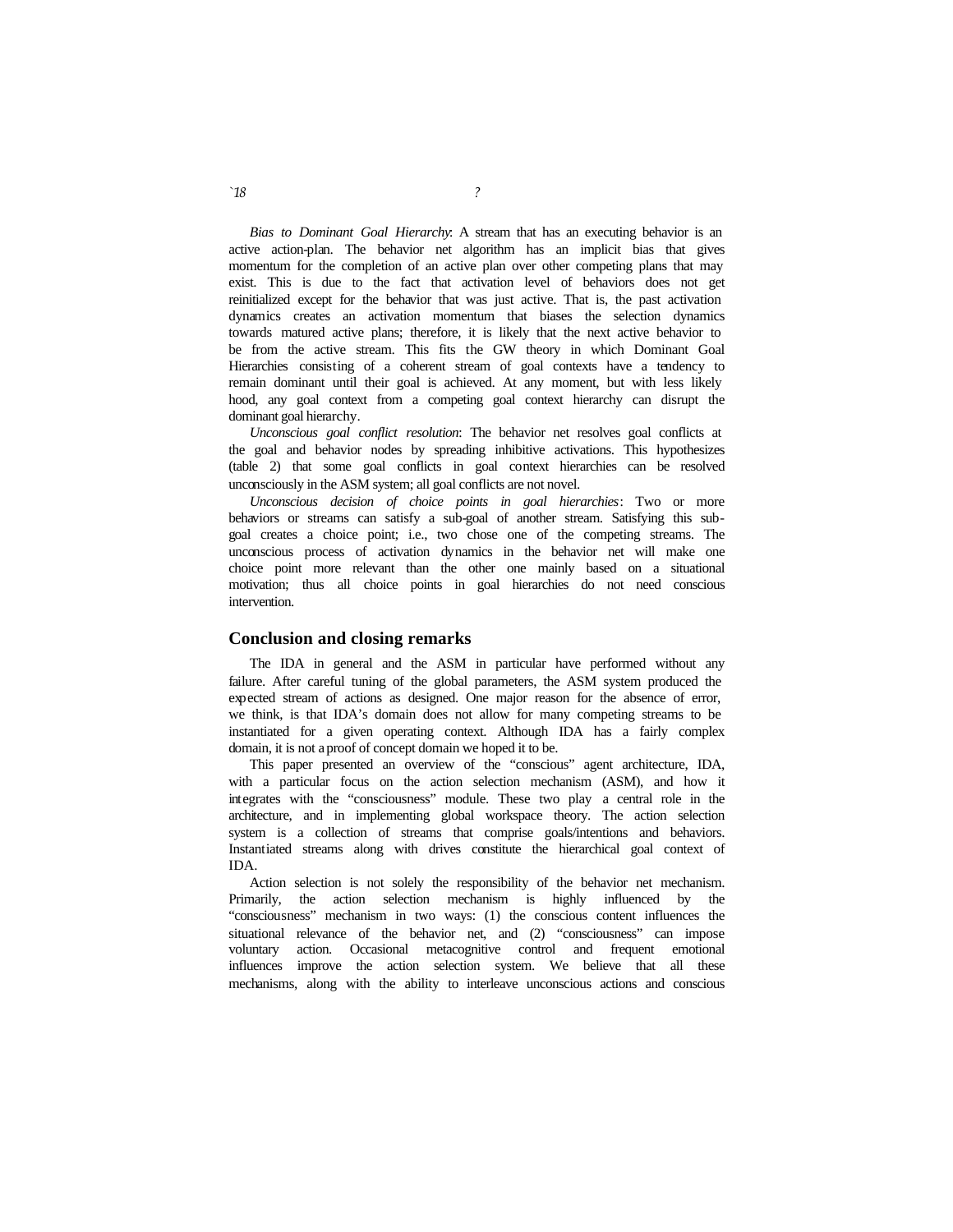events, render our architecture suitable for information software agents that handle complex domains.

Instantiated streams do what is expected of a goal context hierarchy in GW theory. We pointed out the significant design assumptions or hypotheses in the different modules of IDA. We particularly discuss, in more detail, about the design assumptions or hypotheses in the action selection system and its concordance to the GW theory in its role as a goal context sy stem. We hope that the design decisions made could be testable hypotheses and contribute to the furthering of the theory of cognitive modeling in general and the study of "consciousness" in particular.

# **Future work**

Though the IDA architecture cuts a broad swath, human cognition is far too rich to be easily encompassed. Still, we plan to extend the model in several ways. Particularly, the behavior net is implemented in such a way that it can accommodate our ongoing research work that includes behavioral learning, creative problem solving, and the automation of action. Behavioral learning is done by adapting existing behavior streams, and needs an effective episodic memory (Negatu and Franklin 1999). The behavior net as a hierarchical goal context along with the "Consciousness" module has a significant contribution to incorporate non-routine problem solving capability into our agent architecture (Franklin 2001b). Action automation is also important to internalize skills from experience.

# **References**

Agre, P. & Chapman, D. (1987). Pengi: An Implementation of a Theory of Activity. *Proceedings of Sixth National Conference on AI*, AAAI-87. Los Altos, CA: Morgan Kaufmann.

Anderson,J. R. (1990). *The Adaptive Character of Thought*. Hillsdale, NJ: Erlbaum.

- Baars, B.J. (1988). *A Cognitive Theory of Consciousness*. Cambridge: Cambridge University Press.
- Baars, B.J. (1997). *In the Theory of Consciousness*. Oxford: Oxford University Press.
- Baars, B.J. (2002). The conscious access hypothesis: origins and recent evidence. *TRENDS in Cognitive Sciences,* Vol. 6 No. 1, (PP. 47-52). Jan. 2002.
- Bogner,M., U. Ramamurthy, and S. Franklin. (1999). "Consciousness" and Conceptual Learning in a Socially Situated Agent. In *Human Cognition and Social Agent Technology*, Advances in Consciousness Research Series, 19. Ed. K. Dautenhahn. Amsterdam: John Benjamins.
- Decugis, V. & Ferber, J. (1998). Action selection in an autonomous agent with a hierarchical distributed reactive planning architecture. *Proceedings of the second international conference on autonomous agents.* Minneapolis, MN USA.
- Damasio, A. R. (1994). *Descartes' Error*. New York: Gosset; Putnam Press.
- Dorer, Klaus. (1999). Behavior Networks for Continuous Domains using Situation-Dependent Motivations. In *International Joint Conference on Articial Intelligence* (IJCAI'99), pages 1233-1238**.**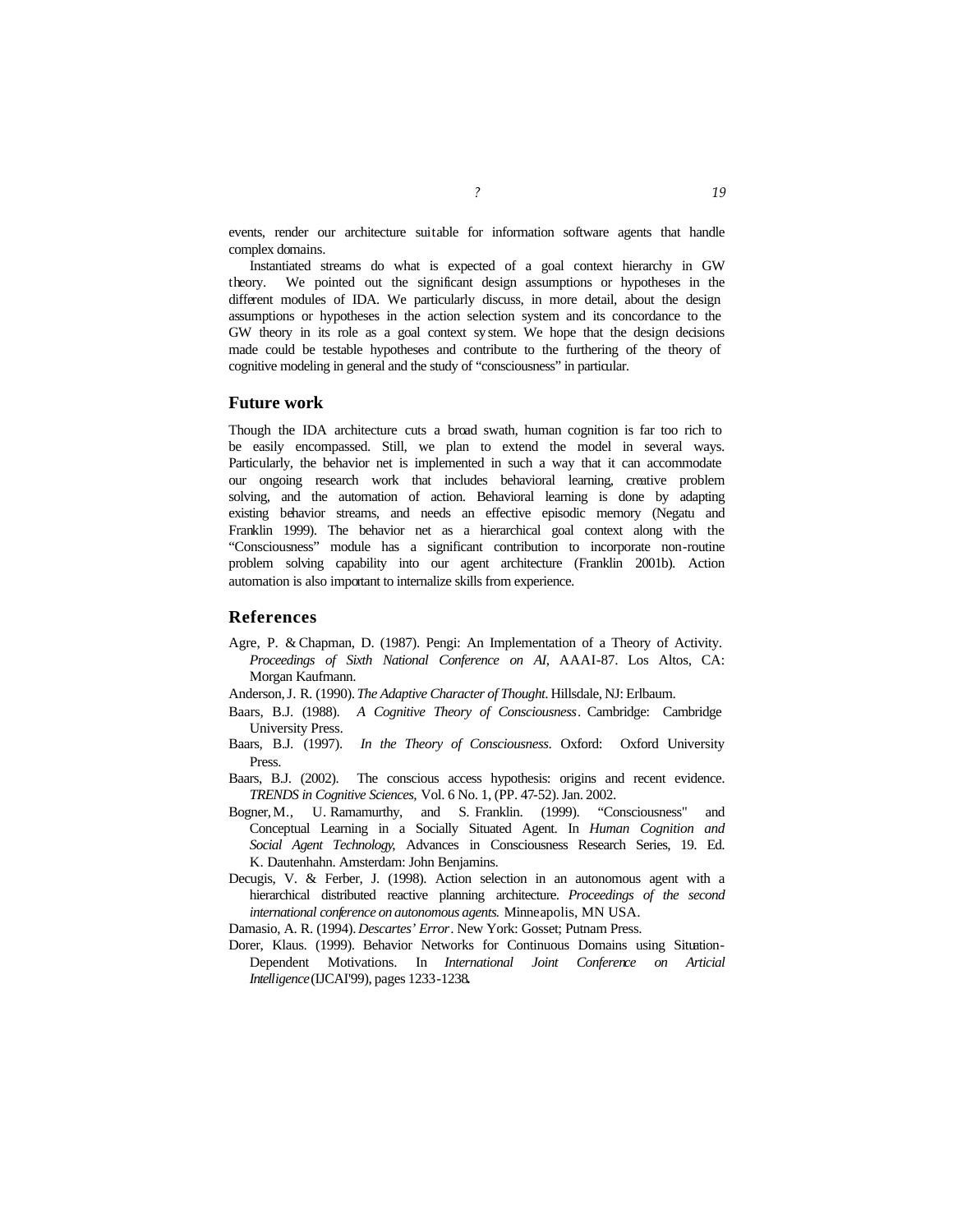- Ericsson, K. A., and Kintsch, W. (1995). Long-term working memory. *Psychological Review* 102:21–245.
- Franklin, S. (1995). *Artificial Minds*. Cambridge MA: MIT Press.
- Franklin, S. (1997). Autonomous Agents as Embodied AI. *Cybernetics and Systems* 28:499–520.
- Franklin, S. (2000). Deliberation and Voluntary Action in 'Conscious' Software Agents. *Neural Network World* 10:505-521.
- Franklin, S. (2001). Automating Human Information Agents. In *Practical Applications of Intelligent Agents*, ed. Z. Chen, and L. C. Jain. Berlin: Springer-Verlag.
- Franklin, S. (2001b). An Agent Architecture Potentially Capable of Robust Autonomy. *AAAI Spring Symposium on Robust Autonomy*; American Association for Artificial Intelligence; Stanford, CA; March.
- Franklin, S., & Graesser, A.C. (1997). Is it an Agent, or just a Program?: A Taxonomy for Autonomous Agents. In *Intelligent Agents III*. Berlin: Springer Verlag.
- Franklin, S. Kelemen, A. & McCauley, L.; (1998). IDA: A Cognitive Agent Architecture*. IEEE Conference on Systems, Man and Cybernetics*.
- Hofstadter, R. D., & Mitchell, M. (1994). The Copycat Project: A model of mental fluidity and analogy -making. In *Advances in connectionist and neural computation theory, Vol. 2: Analogical connections, eds. K. J. Holyoak & J. A. Barnden*. Norwood N.J.: Ablex.
- Holland, J. H. (1986). A Mathematical Framework for Studying Learning in Classifier Systems. In *Evolution, Games and Learning: Models for Adaption in Machine and Nature*, vol. al, Amsterdam, ed. D. Farmer. : North-Holland.
- Jackson, J. V. (1987). Idea for a Mind. Siggart Newsletter, 181:23–26.
- Kanerva, P. (1988). Sparse Distributed Memory. Cambridge MA: The MIT Press.
- Kintsch, W. 1998. Comprehension. Cambridge: Cambridge University Press.
- Kondadadi, R. & Franklin, S. (2001). A Framework of Deliberative Decision Making in "Conscious" software Agents. In *Proceedings Of Sixth International Symposium on Artificial Life and Robotics* (AROB-01).
- Kokiniv, B. (1994a). A hybrid model of reasoning by analogy. In K. Holyoak and J. Barnden (Ed). *Advances in connectionist and neutral computation theory. Vol. 2: Analogical connections.* Norwood, NJ: Ablex.
- Kokiniv, B. (1994b). The DUAL cognitive architecture: A hybrid multi-agent approach. *Proceedings of the Eleventh European Conference on AI.* Wiley.
- Laird, E. J., Newell, A. & Rosenbloom, P. S. (1987). SOAR: An Architecture for General Intelligence. *Artificial Intelligence* 33:1–64.
- Maes, P. (1990). How to do the right thing. *Connection Science* 1:3.
- McCauley,T .L., & Franklin, S. (1998). An Architecture for Emotion. *AAAI Fall Symposium Emotional and Intelligent: The Tangled Knot of Cognition"*; AAAI; Orlando, FL.
- McCauley, L., Franklin, S. & Bogner, M. (2000). An Emotion-Based "Conscious" Software Agent Architecture. In *Affective Interactions*, Lecture Notes on Artificial Intelligence ed., vol. 1814, ed. A. Paiva. Berlin: Springer.
- Minsky. (1986). The Society of Mind. New York: Simon & Schuster.